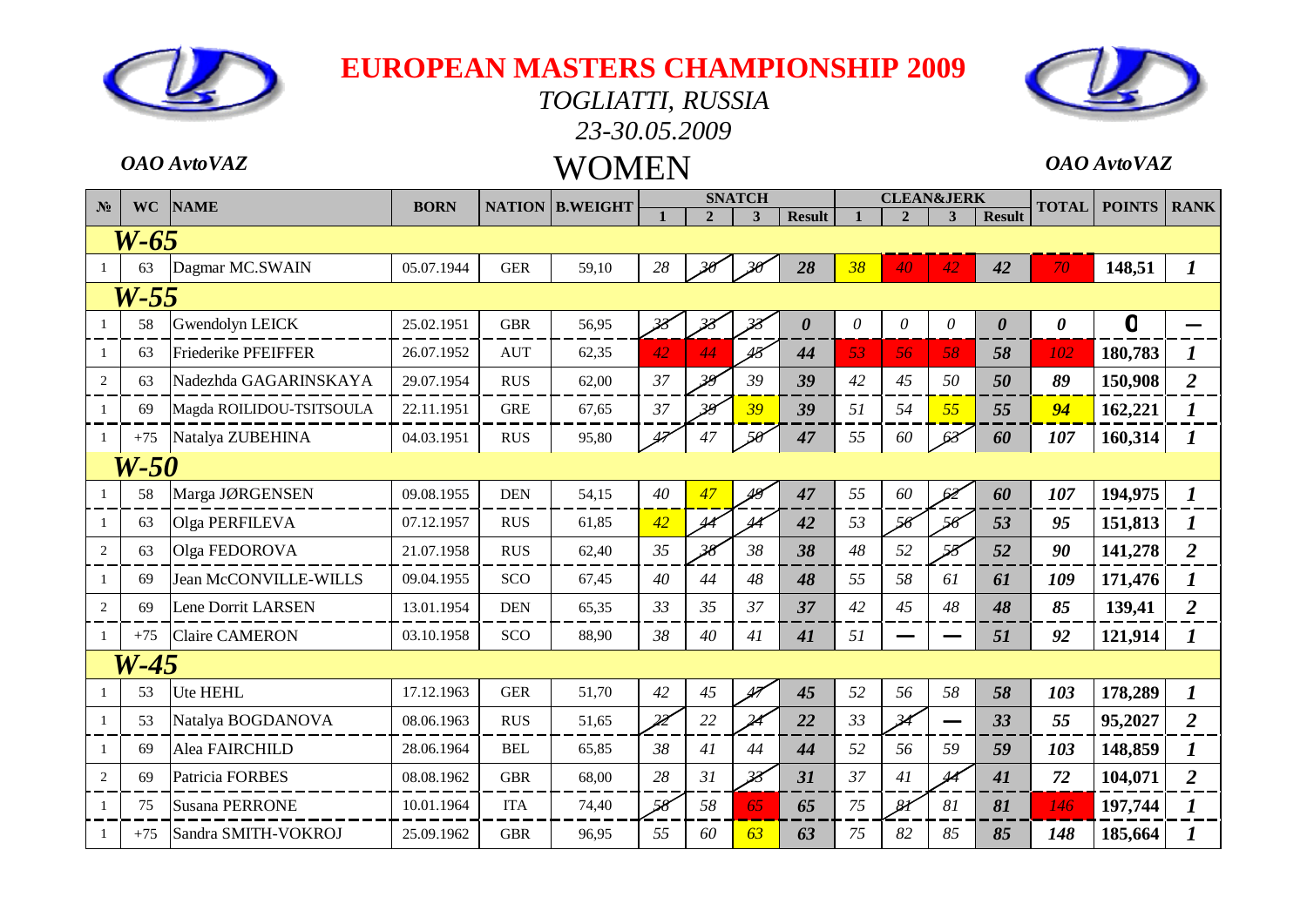

#### *TOGLIATTI, RUSSIA 23-30.05.2009*



# *OAO AvtoVAZ* WOMEN *OAO AvtoVAZ*

| N <sub>2</sub> | <b>WC</b> | <b>NAME</b>                     | <b>BORN</b>                     |            | <b>NATION B.WEIGHT</b>                                          |    |    | <b>SNATCH</b> |               |    |    | <b>CLEAN&amp;JERK</b> |                       | <b>TOTAL</b>          | <b>POINTS</b>    | <b>RANK</b> |
|----------------|-----------|---------------------------------|---------------------------------|------------|-----------------------------------------------------------------|----|----|---------------|---------------|----|----|-----------------------|-----------------------|-----------------------|------------------|-------------|
|                |           |                                 |                                 |            |                                                                 |    |    | 3             | <b>Result</b> |    |    |                       | <b>Result</b>         |                       |                  |             |
|                | $W-40$    |                                 |                                 |            |                                                                 |    |    |               |               |    |    |                       |                       |                       |                  |             |
|                | 53        | Irina GUSGHINA                  | 19.01.1966                      | <b>RUS</b> | 51,60                                                           | 40 | 43 |               | 43            | 50 | 55 |                       | 57                    | 100                   | 168,059          |             |
|                | 53        | <b>Joanne McMANUS</b>           | 16.03.1966                      | <b>GBR</b> | 51,80                                                           | 30 | 33 | 35            | 35            | 50 | 53 |                       | 53                    | 88                    | 147,428          | 2           |
|                | 58        | Nina MAGOMEDOVA                 | 06.10.1969                      | <b>RUS</b> | 54,65                                                           | 55 | 60 | 65            | 65            | 70 | 75 | 80                    | 80                    | 145                   | 225,963          |             |
|                | 63        | Svetlana TE                     | 29.04.1969                      | <b>RUS</b> | 58,15                                                           | 41 | 45 |               | 45            | 55 | 60 | 62                    | 60                    | 105                   | 156,352          |             |
|                | 69        | Svetlana SLEPNEVA               | 10.02.1968                      | <b>RUS</b> | 66,50                                                           | 45 | 50 | 52            | 52            | 60 | 65 | 78                    | 65                    | 117                   | 161,441          |             |
|                | 75        | Denise OFFERMANN-LOÏZOU         | 11.08.1965                      | <b>CYP</b> | 71,50                                                           | 55 | 57 | 59            | 57            | 70 | 70 |                       | 70                    | 127                   | 173,694          |             |
|                | $+75$     | Nadezhda KISELEVA               | 12.12.1967                      | <b>RUS</b> | 76,15                                                           | 35 | 40 |               | 40            | 55 | 60 | 65                    | 65                    | 105                   | 136,278          |             |
|                | $W-35$    |                                 |                                 |            |                                                                 |    |    |               |               |    |    |                       |                       |                       |                  |             |
|                | 63        | Olga PYRYAEVA                   | 23.06.1973                      | <b>RUS</b> | 61,65                                                           | 60 | 65 |               | 65            |    | 75 | -86                   | 75                    | <b>140</b>            | 191,732          |             |
|                | 69        | Joanne O. RAW                   | 06.09.1970                      | <b>GBR</b> | 68,65                                                           | 34 | 36 | 38            | 38            |    |    |                       | $\boldsymbol{\theta}$ | $\boldsymbol{\theta}$ | $\boldsymbol{0}$ |             |
|                |           | <b>Ref.1. Bill Barton (GBR)</b> | <b>Ref.2. Yvonee Meir (DEN)</b> |            | Ref.3. Kurt Rosenberger (GER) Tech. Cont. Marga Jorgensen (DEN) |    |    |               |               |    |    |                       |                       |                       |                  |             |

| <b>Name</b>                | <b>Snatch</b> | Clear&Jerk | <b>Total</b> | ER       | WR       |
|----------------------------|---------------|------------|--------------|----------|----------|
| <b>Susana PERRONE</b>      | $\ddot{}$     |            |              | 65       | 65       |
| <b>Susana PERRONE</b>      |               |            |              | 146      | 146      |
| <b>Friederike PFEIFFER</b> | $\div$        |            |              | 42.44    | 42,44    |
| <b>Friederike PFEIFFER</b> |               |            |              | 53,56,58 | 53,56,58 |
| <b>Friederike PFEIFFER</b> |               |            |              | 102      | 102      |
| Dagmar MC.SWAIN            |               |            |              | 40,42    | 40,42    |
| Dagmar MC.SWAIN            |               |            | ┶            | 70       | 70       |
|                            |               |            |              |          |          |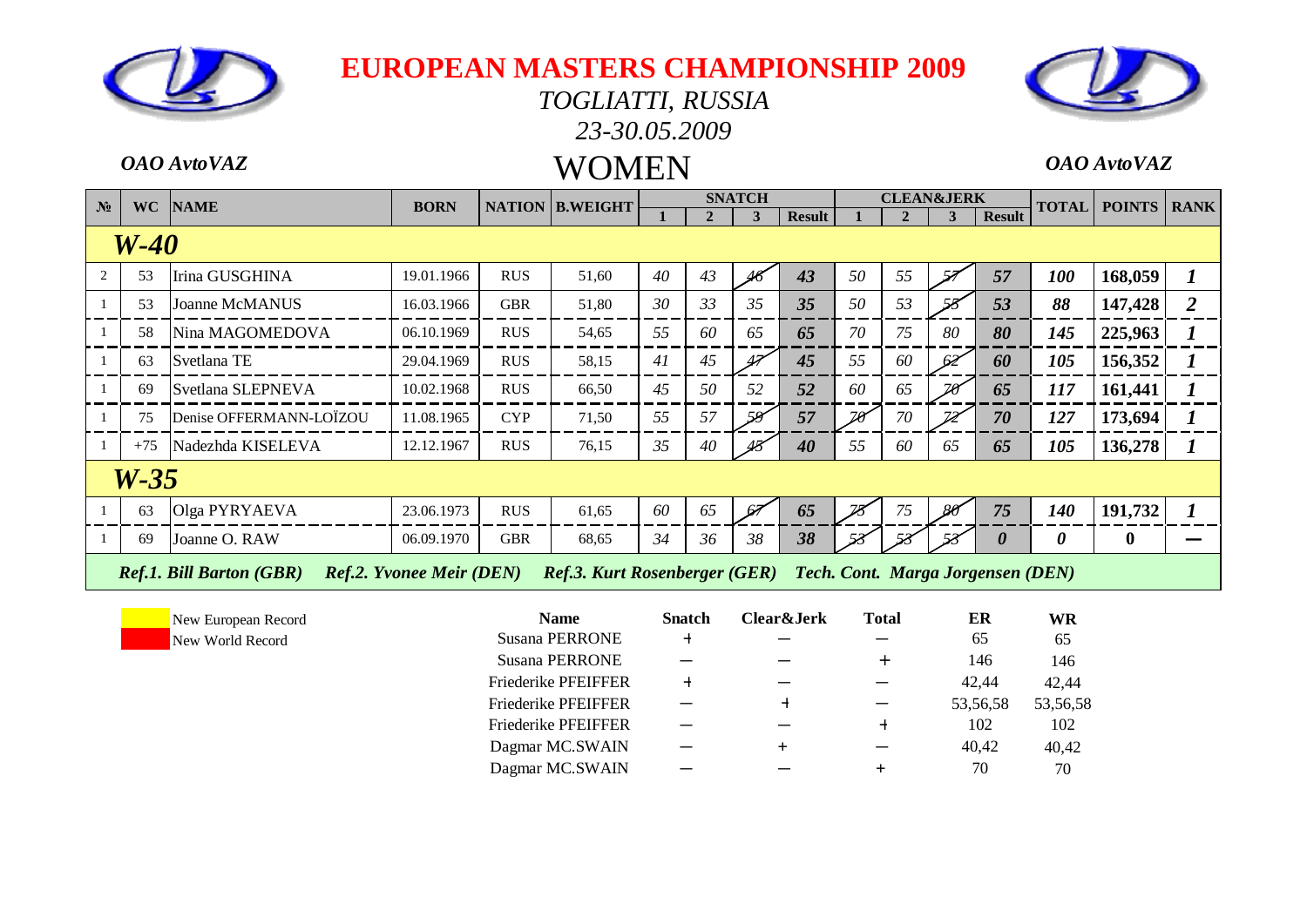



|                 | $M-35$    |                               |             |               |                 |     |                |               |                       |              |                       |                          |                       |                       |                  |                             |
|-----------------|-----------|-------------------------------|-------------|---------------|-----------------|-----|----------------|---------------|-----------------------|--------------|-----------------------|--------------------------|-----------------------|-----------------------|------------------|-----------------------------|
| $N_2$           | <b>WC</b> | <b>NAME</b>                   | <b>BORN</b> | <b>NATION</b> | <b>B.WEIGHT</b> |     |                | <b>SNATCH</b> |                       |              | <b>CLEAN&amp;JERK</b> |                          |                       | <b>TOTAL</b>          | <b>POINTS</b>    | <b>RANK</b>                 |
|                 |           |                               |             |               |                 |     | $\overline{2}$ | 3             | <b>Result</b>         | $\mathbf{1}$ | $\mathbf{2}$          |                          | <b>Result</b>         |                       |                  |                             |
| 1               | 56        | <b>Valeriy BATEIV</b>         | 31.08.1974  | <b>RUS</b>    | 55,70           | 75  | 80             | 85            | 85                    | 95           | 105                   | W                        | 105                   | 190                   | 316,903          | 1                           |
| -1              | 62        | <b>Mark Lames BECK</b>        | 23.09.1970  | <b>GBR</b>    | 61,55           | 70  | 75             | $80^{\circ}$  | 75                    | 95           | 101                   | 107                      | 101                   | 176                   | 285,89           | $\boldsymbol{I}$            |
| -1              | 69        | Schavkat TAGAEV               | 21.12.1970  | <b>RUS</b>    | 68,45           | 85  | 90             | 95            | 95                    | 105          | 110                   | 115                      | 115                   | 210                   | 317,646          | $\boldsymbol{l}$            |
| 1               | 77        | Hennadiy JURKEVICH            | 02.05.1970  | <b>UKR</b>    | 75,90           | 120 | 126            | 130           | 126                   | 148          | 156                   | 160                      | 156                   | 282                   | 401,077          | 1                           |
| $\mathbf{2}$    | 77        | <b>Alexandros MOUSKAFIDIS</b> | 21.05.1974  | <b>GRE</b>    | 74,95           | 110 | 115            | 120           | 115                   | 125          | 133                   | 137                      | 133                   | 248                   | 338,394          | $\overline{2}$              |
| 3               | 77        | <b>Sergey FILIN</b>           | 04.08.1974  | <b>RUS</b>    | 74,30           | 95  | 95             | 98            | 98                    | 120          | 120                   | 120                      | 120                   | 218                   | 299,072          | $\overline{3}$              |
| $\overline{4}$  | 77        | Sergey MAKAROV                | 03.12.1970  | <b>RUS</b>    | 76,55           | 72  | 76             | 80            | 80                    | 95           | 102                   | $\overline{\phantom{m}}$ | 102                   | 182                   | 257,519          | $\overline{\boldsymbol{4}}$ |
| -1              | 85        | <b>Viktor GALFINGER</b>       | 16.08.1971  | <b>GER</b>    | 84,95           | 110 | $\mu$          | 117           | 117                   | 145          | 150                   | 155                      | 155                   | 272                   | 360,566          | $\bm{l}$                    |
| -1              | 94        | Ahmad Xanlar SHAHBUZOV        | 01.01.1973  | AZB           | 93,10           | 120 | 130            | 135           | 135                   | 153          | 161                   | 170                      | 170                   | 305                   | 378,772          | 1                           |
| 2               | 94        | Sergey VOLKOVINSKIY           | 04.10.1970  | <b>RUS</b>    | 88,60           | 122 | 130            | 135           | 135                   | 152          | 160                   | 166                      | 160                   | 295                   | 387,575          | $\overline{2}$              |
| 3               | 94        | Michael GASSMANN              | 03.08.1970  | <b>GER</b>    | 92,80           | 105 | 112            | 117           | 117                   | 135          | 142                   | 146                      | 142                   | 259                   | 333,35           | $\overline{\mathbf{3}}$     |
| $\overline{4}$  | 94        | <b>Rudolf DIEM</b>            | 21.03.1972  | <b>AUT</b>    | 92,40           | 100 | 100            | 100           | $\boldsymbol{\theta}$ | $\theta$     | $\theta$              | 0                        | $\boldsymbol{\theta}$ | $\boldsymbol{\theta}$ | $\boldsymbol{0}$ |                             |
| -1              | 105       | <b>Artur NIKITIN</b>          | 09.12.1970  | <b>RUS</b>    | 104,80          | 125 | 135            | 145           | 145                   | 175          | 185                   | 191                      | 191                   | 336                   | 412,578          | 1                           |
| 2               | 105       | Nasimi Huseyn BAGHIROV        | 05.06.1974  | <b>AZB</b>    | 100,05          | 121 | 126            | 130           | 126                   | 151          | 155                   | 155                      | 151                   | 277                   | 329,522          | $\overline{2}$              |
| 3               | 105       | <b>Swen ELSPASS</b>           | 05.07.1973  | <b>GER</b>    | 104,35          | 113 | $\nu$          | 117           | 117                   | 145          | 151                   | 161                      | 151                   | 268                   | 318,387          | $\overline{\mathbf{3}}$     |
| $\overline{4}$  | 105       | Vitaliy KARTAMYSHEV           | 31.05.1970  | <b>UKR</b>    | 104,55          | 120 | 120            | 125           | 125                   | 150          | 150                   | 150                      | $\boldsymbol{\theta}$ | 0                     | $\bf{0}$         |                             |
|                 | $+105$    | Vladimir SUSCHAK              | 25.09.1972  | <b>RUS</b>    | 134,25          | 150 | 163            | —             | 163                   | 184          | 202                   |                          | 202                   | 365                   | 410,767          | $\boldsymbol{l}$            |
| $\overline{2}$  | $+105$    | Vladimir PASECHNIK            | 21.12.1970  | <b>RUS</b>    | 127,55          | 125 | 131            | 135           | 135                   | 155          | 158                   | 164                      | 164                   | 299                   | 347,57           | $\overline{2}$              |
| 3               | $+105$    | <b>Ewald FISCHER</b>          | 15.07.1970  | <b>AUT</b>    | 126,00          | 125 | 131            | 135           | 135                   | 150          | 155                   | 156                      | 156                   | 291                   | 339,192          | $\overline{\mathbf{3}}$     |
| $\overline{4}$  | $+105$    | Igor TOMCHENKO                | 04.03.1970  | <b>UKR</b>    | 118,15          | 120 | 127            | 127           | 127                   | 150          | 164                   |                          | 164                   | 291                   | 344,47           | 4                           |
| $5\overline{)}$ | $+105$    | Nikolay SEMENOV               | 02.01.1972  | <b>RUS</b>    | 112,35          | 110 | 120            | 120           | <i>110</i>            | 140          | 149                   | 155                      | 149                   | 259                   | 304,039          | 5                           |

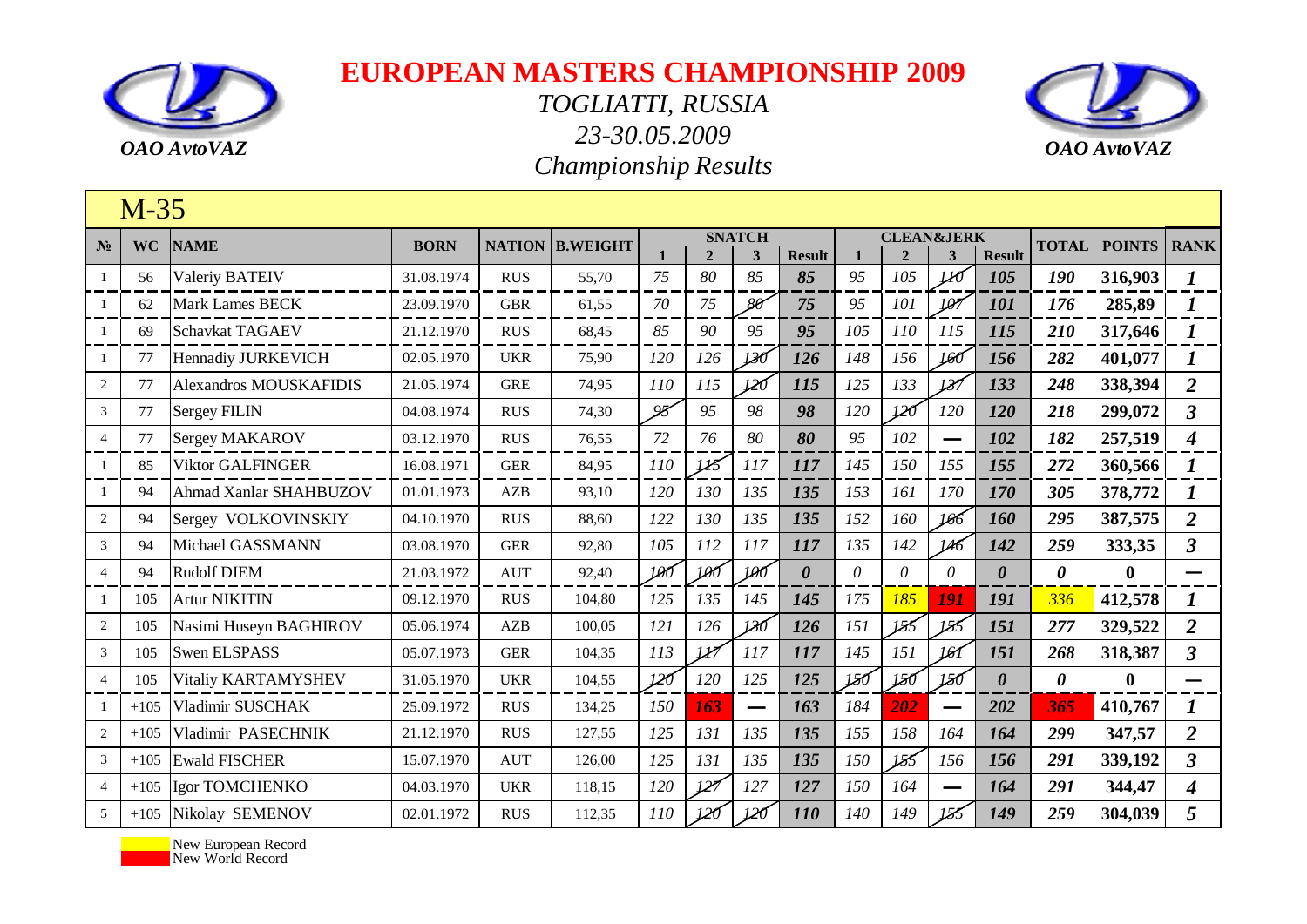



|                | $M-40$    |                           |             |            |                        |     |                |                |               |                          |                          |                     |                       |                       |               |                             |
|----------------|-----------|---------------------------|-------------|------------|------------------------|-----|----------------|----------------|---------------|--------------------------|--------------------------|---------------------|-----------------------|-----------------------|---------------|-----------------------------|
| $N_2$          | <b>WC</b> | <b>NAME</b>               | <b>BORN</b> |            | <b>NATION B.WEIGHT</b> |     |                | <b>SNATCH</b>  |               |                          | <b>CLEAN&amp;JERK</b>    |                     |                       | <b>TOTAL</b>          | <b>POINTS</b> | <b>RANK</b>                 |
|                |           |                           |             |            |                        |     | $\overline{2}$ | $\mathbf{3}$   | <b>Result</b> |                          | $\mathfrak{D}$           | 3                   | <b>Result</b>         |                       |               |                             |
| $\mathbf{1}$   | 56        | Sergeii GANCHYN           | 13.06.1966  | <b>UKR</b> | 54,50                  | 56  | 50             | 55             | 55            | $\overline{\mathcal{D}}$ | $\overline{\mathcal{X}}$ | $\mathcal{Z}\theta$ | $\boldsymbol{\theta}$ | $\boldsymbol{\theta}$ | $\bf{0}$      |                             |
| 1              | 62        | <b>Albert NASYBULIN</b>   | 14.05.1969  | <b>UKR</b> | 61,05                  | 100 | 104            | 108            | 108           | 122                      | <u>129</u>               |                     | 129                   | 237                   | 390,999       |                             |
| 2              | 62        | Mykhaylo KUKHARSKYY       | 17.04.1966  | <b>UKR</b> | 60,95                  | 90  | 95             | 97             | 97            | 110                      | U'                       | <i>117</i>          | 117                   | 214                   | 364,046       | $\overline{2}$              |
| $\sqrt{3}$     | 62        | Vladimir LYUBIMOV         | 06.11.1968  | <b>RUS</b> | 61,65                  | 87  | 93             | 96             | 96            | 112                      | 117                      | W                   | 117                   | 213                   | 348,999       | $\mathbf{3}$                |
| 1              | 69        | <b>Anatoliy BESSONOV</b>  | 04.03.1967  | <b>RUS</b> | 67,10                  | 95  | 101            | 105            | 105           | 115                      | <u> 121</u>              | 124                 | 124                   | 229                   | 361,307       | 1                           |
| $\sqrt{2}$     | 69        | <b>Igor KORSEEV</b>       | 22.07.1968  | <b>RUS</b> | 67,10                  | 100 | 100            | 105            | 105           | 115                      | 120                      | 123                 | 120                   | 225                   | 348,497       | $\overline{2}$              |
| 3              | 69        | <b>Viktor NIKULIN</b>     | 08.10.1968  | <b>RUS</b> | 67,75                  | 80  | 87             | 92             | 87            | 105                      | 110                      | 115                 | 115                   | 202                   | 313,571       | $\overline{3}$              |
| $\overline{4}$ | 69        | <b>Yuriy LABGAEV</b>      | 16.01.1965  | <b>RUS</b> | 68,30                  | 60  | 67             | 70             | 70            | 75                       | 80                       | 90                  | 90                    | 160                   | 254,967       | $\overline{\boldsymbol{4}}$ |
| $\mathbf{1}$   | 77        | Schachawan KHOSHNAU       | 21.02.1965  | <b>GER</b> | 76,55                  | 90  | 95             | 190            | 95            | 110                      | 120                      |                     | 120                   | 215                   | 319,895       | 1                           |
| 2              | 77        | <b>Akif RAHIMAV</b>       | 26.10.1966  | <b>BLR</b> | 75,95                  | 80  | 88             | $\mathcal{A}$  | 88            | 100                      | ИÓ                       | lЮ                  | 100                   | 188                   | 277,873       | 2                           |
| 3              | 77        | Alan DAVIDSON             | 11.12.1966  | SCO        | 74,56                  | 75  | $80\,$         | $85^{\circ}$   | 80            | 90                       | 100                      | 105                 | 105                   | 185                   | 276,357       | $\mathbf{3}$                |
| $\mathbf{1}$   | 85        | <b>Igor BERESTOVOY</b>    | 06.01.1968  | <b>UKR</b> | 84,55                  | 105 | 110            | $\overline{M}$ | <b>110</b>    | 136                      |                          |                     | 136                   | 246                   | 336,839       | 1                           |
| 2              | 85        | Herwig LIMBERGER          | 30.06.1969  | <b>AUT</b> | 84,95                  | 97  | 101            | 103            | 103           | 118                      | 123                      | 127                 | 127                   | 230                   | 311,191       | $\overline{2}$              |
| 3              | 85        | Sergey KONKOV             | 23.06.1966  | <b>RUS</b> | 84,35                  | 90  | 95             | $\mathcal{Q}$  | 95            | lИ                       | 111                      | 115                 | 115                   | 210                   | 293,654       | $\mathbf{3}$                |
| $\overline{4}$ | 85        | <b>Jury KARPOV</b>        | 16.04.1968  | <b>GER</b> | 83,45                  | 90  | 95             | 100            | 95            | lЮ                       | 110                      |                     | <b>110</b>            | 205                   | 282,527       | $\boldsymbol{4}$            |
| $\mathfrak{S}$ | 85        | <b>Igor GARANIN</b>       | 30.07.1966  | <b>RUS</b> | 83,90                  | 100 | 100            | 100            | 100           | 185                      | 185                      | 185                 | $\boldsymbol{\theta}$ | $\boldsymbol{\theta}$ | $\bf{0}$      |                             |
| 1              | 94        | Aliaksandr SHCHARBATAU    | 23.05.1966  | <b>BLR</b> | 93,40                  | 118 | 125            | 130            | 130           | 156                      | 166                      | $\mathcal{V}$       | 166                   | 296                   | 395,123       |                             |
| 2              | 94        | Mikhail SHCHERBAK         | 02.07.1965  | <b>RUS</b> | 92,40                  | 125 | 125            | 130            | 125           | 155                      | 166                      | 166                 | 155                   | 280                   | 379,662       | $\overline{2}$              |
| 3              | 94        | Ladislav BUGAR            | 06.03.1967  | <b>SVK</b> | 91,55                  | 118 | 122            | 124            | 124           | 147                      | 156                      |                     | 147                   | 271                   | 361,054       | $\mathfrak{Z}$              |
| $\overline{4}$ | 94        | <b>Galsyn HANDADASHEV</b> | 13.04.1967  | <b>RUS</b> | 88,90                  | 110 | 118            | 121            | 118           | 141                      | 146                      | 146                 | 141                   | 259                   | 349,716       | 4                           |
| 5              | 94        | Nikolay MENOVSCHIKOV      | 22.09.1968  | <b>RUS</b> | 90,50                  | 110 | 115            | 115            | 115           | 140                      | 145                      |                     | 140                   | 255                   | 338,309       | 5                           |
| 6              | 94        | Vladimir UTKIN            | 20.05.1968  | <b>RUS</b> | 93,65                  | 106 |                | M              | 106           | 141                      | 146                      | 146                 | 141                   | 247                   | 322,795       | 6                           |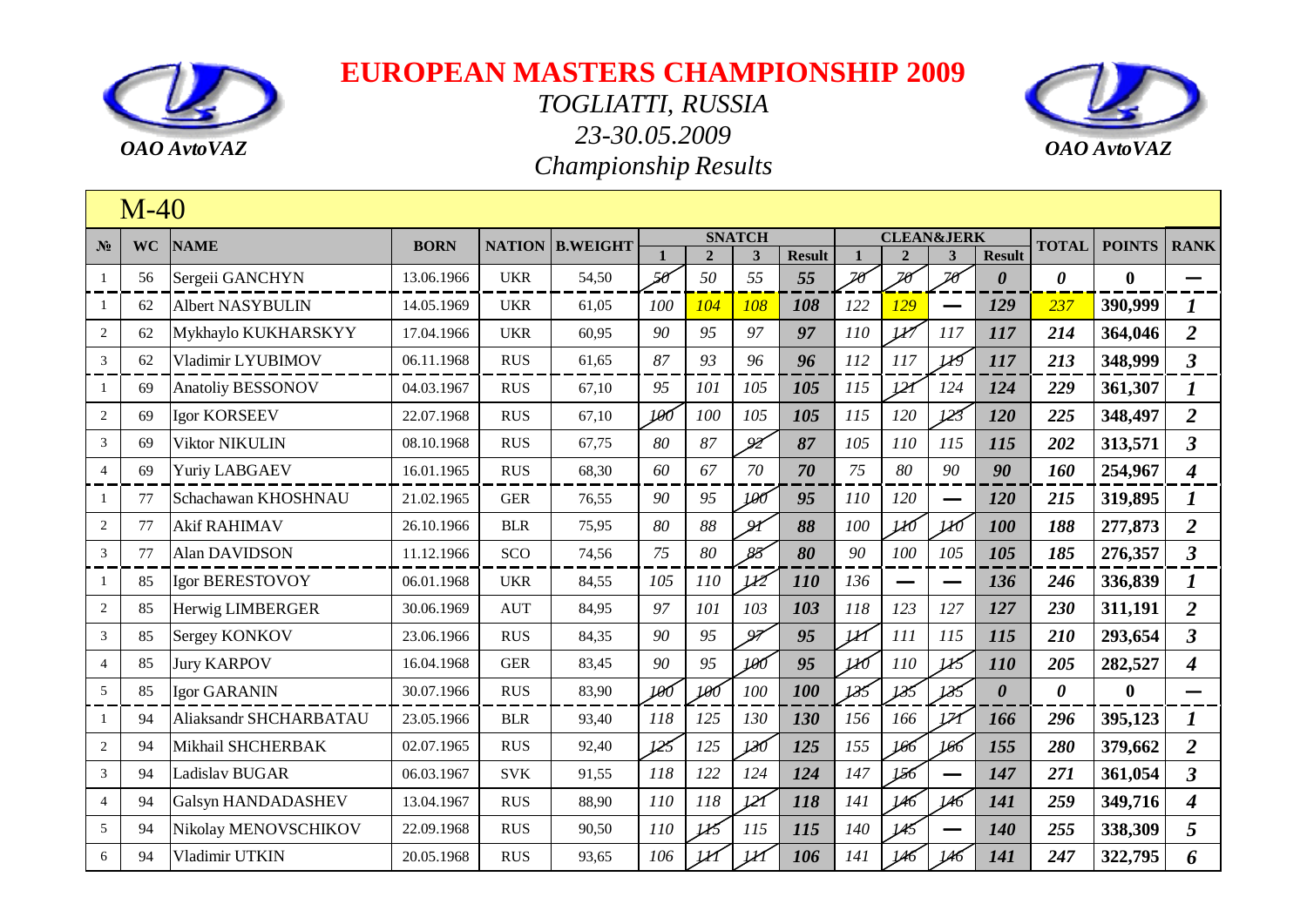

#### *TOGLIATTI, RUSSIA*

*23-30.05.2009*



*Championship Results*

| $N_2$          |                                                                                                                                            | <b>WC NAME</b>         | <b>BORN</b> |            | <b>NATION B.WEIGHT</b> |            |     | <b>SNATCH</b> |               |     |     | <b>CLEAN&amp;JERK</b> |               | <b>TOTAL</b> | <b>POINTS RANK</b> |    |
|----------------|--------------------------------------------------------------------------------------------------------------------------------------------|------------------------|-------------|------------|------------------------|------------|-----|---------------|---------------|-----|-----|-----------------------|---------------|--------------|--------------------|----|
|                |                                                                                                                                            |                        |             |            |                        |            |     |               | <b>Result</b> |     |     |                       | <b>Result</b> |              |                    |    |
|                | 105                                                                                                                                        | <b>Andrey MASTEROV</b> | 29.05.1968  | <b>RUS</b> | 104,30                 | 95         | 105 | 110           | 110           | 115 | 125 | 130                   | 125           | 235          | 294,691            |    |
| D <sub>O</sub> | 105                                                                                                                                        | Andrey STESHIN         | 13.05.1969  | <b>RUS</b> | 105,00                 | 120        | 130 | M             | 120           | 150 | 160 |                       | 160           | 280          | 346,949            | DQ |
|                | $+105$                                                                                                                                     | <b>Fantishek SZABO</b> | 22.08.1965  | <b>SVK</b> | 105.25                 | <i>112</i> | 121 | 124           | 124           | 150 | 153 |                       | 153           | 277          | 357,083            |    |
|                | $+105$                                                                                                                                     | Andrej PLATONOV        | 21.03.1968  | LIT        | 106,75                 | 116        | 122 | 126           | 126           | 148 |     | 151                   | <b>151</b>    | 277          | 344,568            |    |
|                | $+105$                                                                                                                                     | Jürgen BRAUN           | 02.09.1966  | GER        | 133,30                 | 102        | 108 | 112           | 112           | 140 | 145 | $150^{\circ}$         | 145           | 257          | 308,042            |    |
|                | <b>Tech. Cont. Denise Offermann (CYP)</b><br><b>Ref.1. Yvonne Meier (DEN)</b><br><b>Ref.2. Anton Huber (AUT)</b><br>Ref.3. Sergei Te (RUS) |                        |             |            |                        |            |     |               |               |     |     |                       |               |              |                    |    |

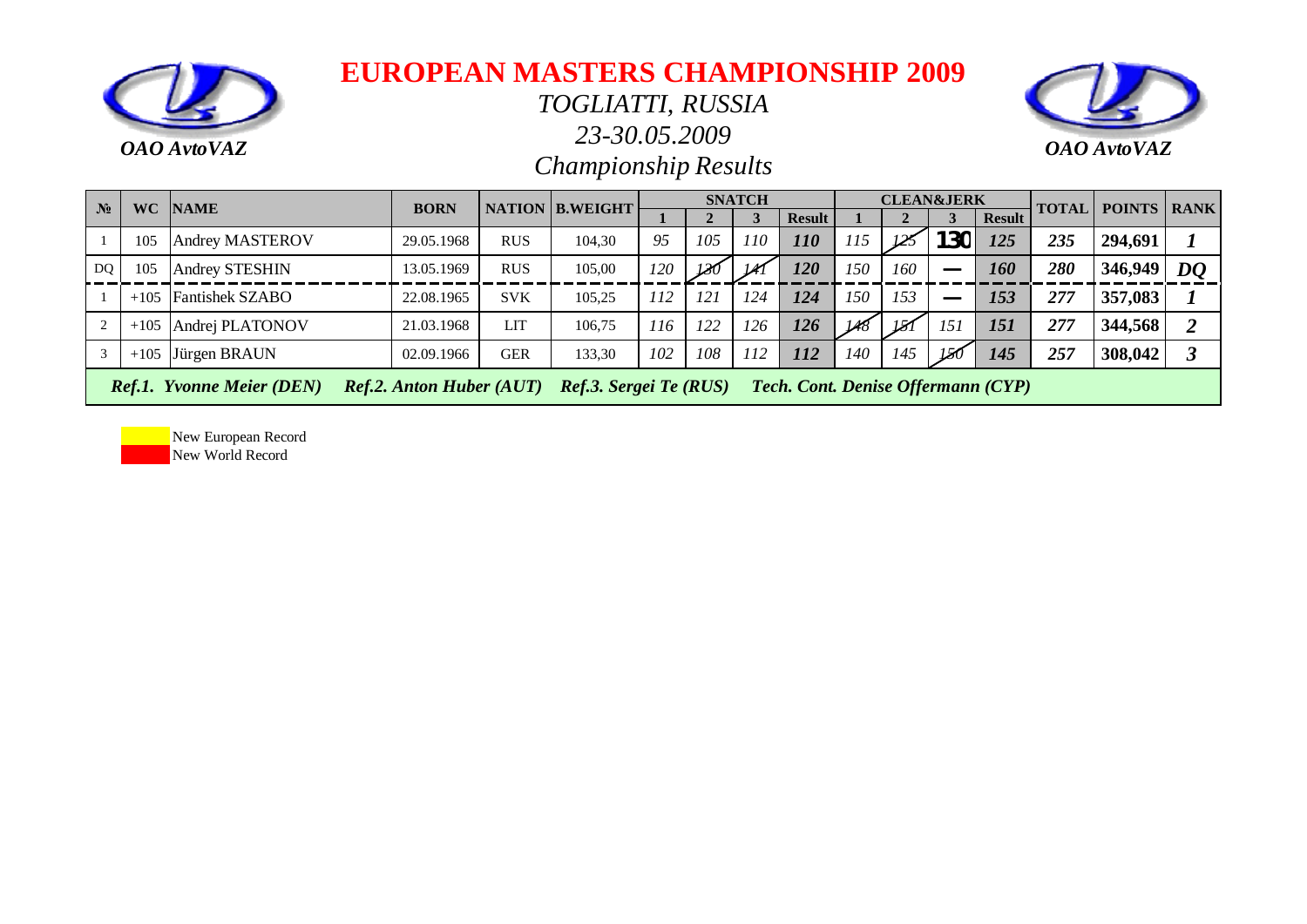



|                | $M-45$    |                           |             |               |                 |     |                |                          |                       |              |                       |          |                       |                       |               |                             |
|----------------|-----------|---------------------------|-------------|---------------|-----------------|-----|----------------|--------------------------|-----------------------|--------------|-----------------------|----------|-----------------------|-----------------------|---------------|-----------------------------|
| N <sub>2</sub> | <b>WC</b> | <b>NAME</b>               | <b>BORN</b> | <b>NATION</b> | <b>B.WEIGHT</b> |     |                | <b>SNATCH</b>            |                       |              | <b>CLEAN&amp;JERK</b> |          |                       | <b>TOTAL</b>          | <b>POINTS</b> | <b>RANK</b>                 |
|                |           |                           |             |               |                 |     | $\overline{2}$ | $\mathbf{3}$             | <b>Result</b>         | $\mathbf{1}$ | $\overline{2}$        | 3        | <b>Result</b>         |                       |               |                             |
| 1              | 56        | <b>Ahmed BUDAYCHIEV</b>   | 05.05.1964  | <b>RUS</b>    | 55,25           | 77  | 82             | 82                       | 82                    | 90           | 99                    |          | 99                    | 181                   | 338,424       | $\boldsymbol{l}$            |
| -1             | 62        | Niyaz DAUTOV              | 09.03.1960  | <b>RUS</b>    | 56,35           | 65  | 72             | $80^{\circ}$             | 72                    | 85           | 95                    | 95       | 95                    | 167                   | 317,557       | $\bm{l}$                    |
| $\overline{2}$ | 62        | Vyacheslav KULAKOV        | 14.05.1964  | <b>RUS</b>    | 59,00           | 60  | 65             | 68                       | 68                    | 72           | 77                    | 80       | 80                    | 148                   | 263,447       | $\overline{2}$              |
| 1              | 69        | Kent OLSSON               | 03.06.1963  | <b>SWE</b>    | 68,55           | 80  | 92             | 96                       | 96                    | 105          | 113                   | 116      | 113                   | 209                   | 338,862       | $\bm{l}$                    |
| 1              | 77        | <b>Albert TSIMERBAYEU</b> | 29.10.1964  | <b>BLR</b>    | 76,65           | 112 | 118            | 122                      | 122                   | 130          | 135                   | 140      | 135                   | 257                   | 385,984       | $\bm{l}$                    |
| 2              | 77        | Holger WORM               | 24.09.1961  | <b>GER</b>    | 76,40           | 105 | 110            | 115                      | 115                   | 120          | 130                   | 127      | 130                   | 245                   | 378,336       | $\overline{2}$              |
| $\overline{3}$ | 77        | Mykhaylo BURKOV           | 19.02.1963  | <b>UKR</b>    | 76,65           | 90  | 96             | 100                      | 100                   | 115          | 122                   | 130      | 122                   | 222                   | 336,766       | $\mathfrak{Z}$              |
| $\overline{4}$ | 77        | <b>Colin HANNACH</b>      | 04.03.1960  | SCO           | 76,30           | 73  | 77             | $80^{\circ}$             | 77                    | 100          | 105                   | 110      | 105                   | 182                   | 283,091       | $\overline{\boldsymbol{4}}$ |
| 5              | 77        | <b>Klaus SEITZ</b>        | 11.06.1964  | <b>GER</b>    | 74,70           | 76  | Z              | 78                       | $\boldsymbol{\theta}$ | $\theta$     | $\theta$              | $\theta$ | $\boldsymbol{\theta}$ | $\boldsymbol{\theta}$ | $\bf{0}$      |                             |
| $\mathbf{1}$   | 85        | <b>Yuriy SEMILETOV</b>    | 30.08.1961  | <b>RUS</b>    | 83,15           | 100 | 105            | 107                      | 105                   | 127          | 127                   | 134      | 134                   | 239                   | 352,708       | 1                           |
| 2              | 85        | Aleksey KURBANOV          | 30.03.1964  | <b>RUS</b>    | 84,60           | 105 | 110            | 112                      | 112                   | 115          | 120                   | 127      | 127                   | 239                   | 340,95        | $\overline{2}$              |
| 3              | 85        | Vadzim ALIAKSASHYN        | 18.07.1963  | <b>BLR</b>    | 84,80           | 95  | 100            | 102                      | 100                   | 130          | 140                   | 140      | 130                   | 230                   | 331,022       | $\mathfrak{Z}$              |
| $\mathbf{1}$   | 94        | Sergey ERMAKOV            | 22.07.1960  | <b>RUS</b>    | 93,80           | 112 | 117            | 122                      | 122                   | 135          | 140                   | 145      | <b>140</b>            | 262                   | 368,203       | $\bm{l}$                    |
| $\overline{2}$ | 94        | Viktor STAVYNOGA          | 10.03.1961  | <b>UKR</b>    | 86,95           | 105 | 110            | 112                      | 112                   | 135          | 140                   | 145      | 145                   | 257                   | 371,102       | $\overline{2}$              |
| 3              | 94        | <b>Anatoliy SHNYAKIN</b>  | 05.01.1961  | <b>RUS</b>    | 87,10           | 102 | 107            | 110                      | 102                   | 125          | 130                   | 125      | 130                   | 232                   | 337,666       | $\mathbf{3}$                |
| $\overline{4}$ | 94        | <b>Vasiliy SHABIN</b>     | 17.02.1960  | <b>RUS</b>    | 93,35           | 75  | 80             | 85                       | 85                    | 100          | 105                   | lЮ       | 105                   | 190                   | 267,5         | $\overline{\boldsymbol{4}}$ |
| 5              | 94        | <b>Oskar PATASI</b>       | 18.01.1960  | <b>SVK</b>    | 92,70           | 112 | 115            | $\overline{\phantom{0}}$ | 115                   | 127          | $\theta$              | $\theta$ | $\boldsymbol{\theta}$ | $\boldsymbol{\theta}$ | $\mathbf{0}$  |                             |
| $\mathbf{1}$   | 105       | <b>Tibor MEZEI</b>        | 03.07.1962  | <b>SVK</b>    | 104,85          | 125 | 130            | 133                      | 130                   | 150          | 155                   | 187      | 150                   | 280                   | 371,809       |                             |
| $\overline{2}$ | 105       | Vitaliy MARSAVIN          | 27.06.1962  | <b>UKR</b>    | 101,75          | 115 | 120            | 120                      | 120                   | 145          | 150                   | 182      | 150                   | 270                   | 362,369       | $\overline{2}$              |
| 3              | 105       | Dmitriy KOZEMOV           | 11.08.1964  | <b>RUS</b>    | 104,40          | 105 | Иб             | Иб                       | 105                   | 145          | 153                   | 166      | 153                   | 258                   | 336,96        | $\mathfrak{Z}$              |
| $\overline{4}$ | 105       | Konstantin SMOLONOGIN     | 29.04.1964  | <b>RUS</b>    | 104,30          | 112 | 117            | 122                      | 117                   | 140          | 145                   | 45       | 140                   | 257                   | 335,766       | $\overline{\boldsymbol{4}}$ |
| 5              | 105       | Roman SCHINHAN            | 16.06.1964  | <b>AUT</b>    | 104,80          | 110 | 115            | H                        | 110                   | 135          | 142                   |          | 142                   | 252                   | 328,687       | 5                           |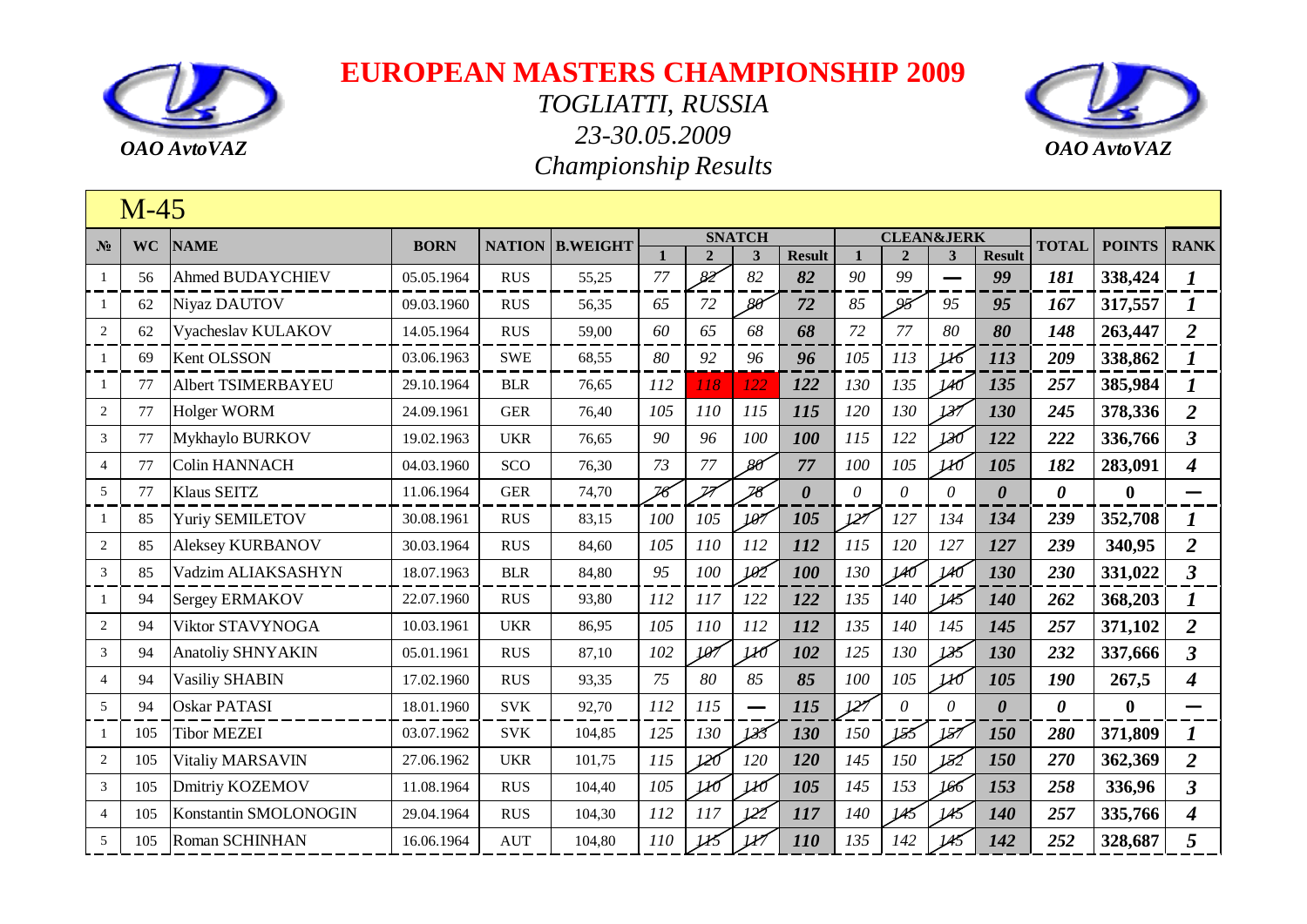

*TOGLIATTI, RUSSIA*

*23-30.05.2009*



*Championship Results*

| $+105$ | Leanid YAHNISH                   | 27.08.1964                      | <b>BLR</b> | 115.40                          | 125 | 130 | 133 | 133                                    | 145 | 150 |     | 150      | 283 | 358,169 |  |
|--------|----------------------------------|---------------------------------|------------|---------------------------------|-----|-----|-----|----------------------------------------|-----|-----|-----|----------|-----|---------|--|
|        | +105 Nikolay EVDOKIMOV           | 17.08.1964                      | <b>RUS</b> | 110.50                          | 115 | 122 | 127 | 122                                    | IA. | 145 | 155 | 145      | 267 | 342,266 |  |
|        | $+105$ Fedor SAHAROV             | 27.09.1961                      | <b>RUS</b> | 10.35                           | 85  | 90  | 95  | 95                                     | 110 | 130 | 130 | 130      | 225 | 295,991 |  |
|        | +105 Mikhail NOVIKOV             | 27.01.1962                      | <b>RUS</b> | 106,90                          | 110 | 115 | ИŚ  | 110                                    | 140 |     |     | $\theta$ |     |         |  |
|        | <b>Ref.1. Yvonne Meier (DEN)</b> | <b>Ref.2. Bill Barton (GBR)</b> |            | <b>Ref.3. Anton Huber (AUT)</b> |     |     |     | <b>Tech. Cont. Lev Nikiforev (RUS)</b> |     |     |     |          |     |         |  |

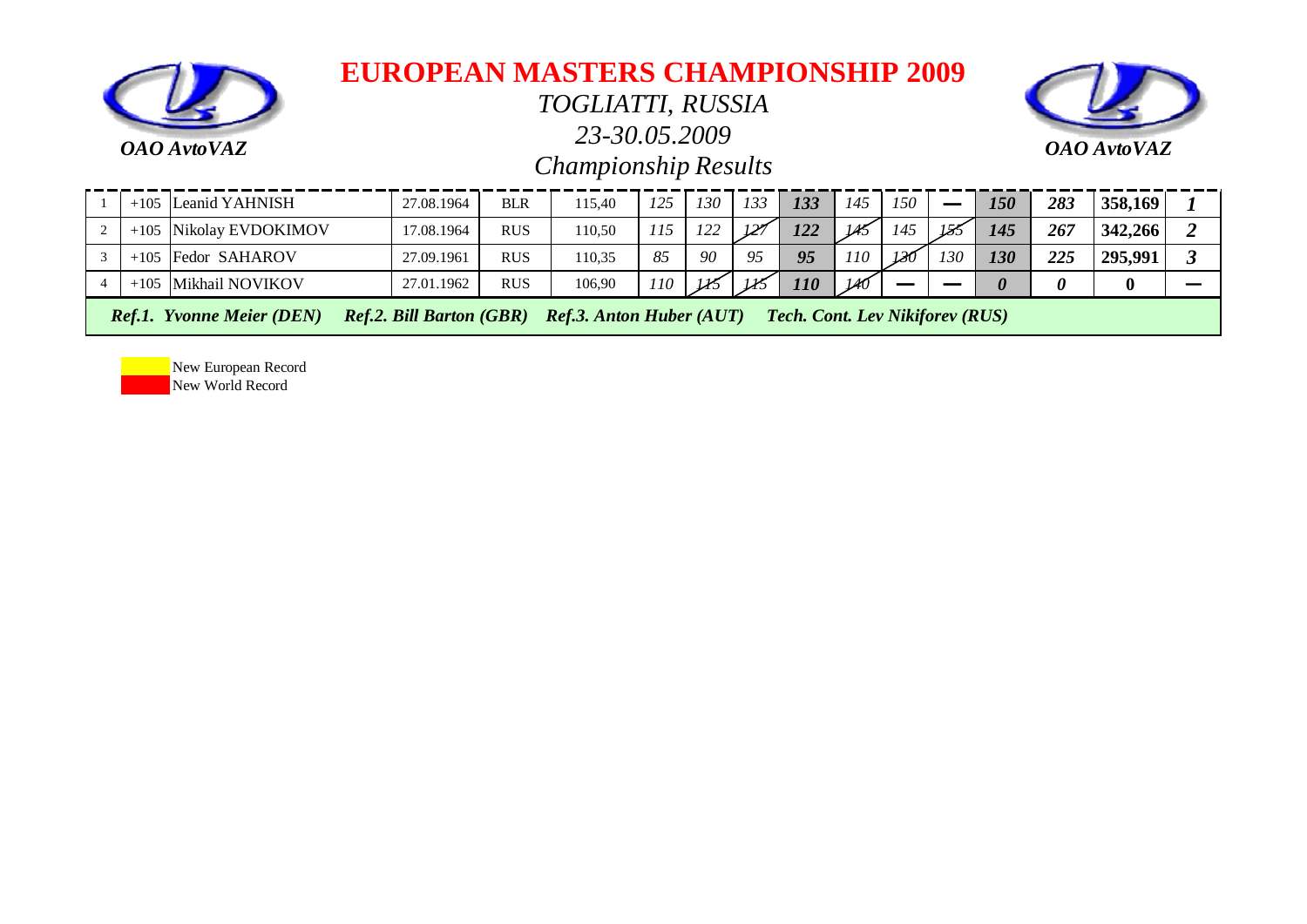



|                        | $M-50$    |                           |             |               |                 |                |                |                          |               |              |                       |               |                       |                       |               |                  |
|------------------------|-----------|---------------------------|-------------|---------------|-----------------|----------------|----------------|--------------------------|---------------|--------------|-----------------------|---------------|-----------------------|-----------------------|---------------|------------------|
| $N_2$                  | <b>WC</b> | <b>NAME</b>               | <b>BORN</b> | <b>NATION</b> | <b>B.WEIGHT</b> |                |                | <b>SNATCH</b>            |               |              | <b>CLEAN&amp;JERK</b> |               |                       | <b>TOTAL</b>          | <b>POINTS</b> | <b>RANK</b>      |
|                        |           |                           |             |               |                 | $\mathbf{1}$   | $\overline{2}$ | $\mathbf{3}$             | <b>Result</b> |              | $\mathbf{2}$          | 3             | <b>Result</b>         |                       |               |                  |
| -1                     | 62        | Akif Kazim ALIYEV         | 05.03.1959  | AZB           | 56,20           | 75             | 80             | 82                       | 80            | 90           | $\overline{Q}$        | 95            | 95                    | 175                   | 336,113       | 1                |
| 2                      | 62        | Vladimir TROHIN           | 01.05.1959  | <b>RUS</b>    | 61,71           | Z <sup>z</sup> | 73             | $\overline{\mathcal{B}}$ | 73            | 85           | 92                    | $\omega$      | 85                    | 158                   | 283,246       | $\overline{2}$   |
| $\mathfrak{Z}$         | 62        | Vladimir IVANOV           | 08.11.1958  | <b>RUS</b>    | 61,05           | 65             | 68             | 68                       | 65            | 88           | 85                    | $\mathcal{Z}$ | 85                    | 150                   | 273,391       | $\mathbf{3}$     |
| $\overline{4}$         | 62        | Jean-Mars PEDROLA         | 28.05.1956  | <b>FRA</b>    | 61,00           | 55             | 58             | 58                       | 55            | 72           | 76                    | $80^{\circ}$  | 76                    | 131                   | 246,278       | 4                |
| 5                      | 62        | Siarhei KARPOVICH         | 16.05.1958  | <b>BLR</b>    | 61,41           | $70\,$         | 75             | $\overline{\mathbb{Z}}$  | 75            | $90^{\circ}$ | 90                    | $\alpha$      | $\boldsymbol{\theta}$ | $\boldsymbol{\theta}$ | $\bf{0}$      |                  |
|                        | 69        | <b>Andrew SEABER</b>      | 19.02.1956  | <b>GBR</b>    | 68,20           | 95             | 100            | 103                      | 103           | 110          | 110                   | 115           | 115                   | 218                   | 380,05        |                  |
| 2                      | 69        | <b>Alexandr HARITONOV</b> | 10.07.1958  | <b>RUS</b>    | 66,15           | $85^{\circ}$   | 85             | 90                       | 85            | 85           | 93                    | 100           | 100                   | 185                   | 319,141       | $\overline{2}$   |
| $\mathfrak{Z}$         | 69        | <b>Sergey KIRYANOV</b>    | 26.12.1955  | <b>RUS</b>    | 62,35           | 60             | 64             |                          | 60            | 80           | 85                    | 87            | 87                    | 147                   | 277,431       | $\mathfrak{Z}$   |
| -1                     | 77        | Vyacheslav POPOV          | 08.09.1956  | <b>RUS</b>    | 76,20           | 90             | 96             | 98                       | 98            | 105          | 110                   | 113           | 113                   | 211                   | 344,145       | $\boldsymbol{I}$ |
| 2                      | 77        | Ingo UNGER                | 10.09.1956  | <b>GER</b>    | 76,20           | 85             | 90             | 95                       | 90            | 110          | 115                   | 121           | 115                   | 205                   | 334,359       | $\overline{2}$   |
| $\mathfrak{Z}$         | 77        | <b>Vasily GLININ</b>      | 21.04.1955  | <b>RUS</b>    | 75,55           | 85             | 91             | 92                       | 91            | 108          | 115                   |               | 108                   | 199                   | 332,582       | $\mathbf{3}$     |
| $\overline{4}$         | 77        | <b>Agzam SHAVALIEV</b>    | 24.02.1955  | <b>RUS</b>    | 76,55           | 88             | 88             | 93                       | 88            | 110          | IB                    |               | 110                   | 198                   | 328,469       | $\boldsymbol{4}$ |
| 5 <sup>5</sup>         | 77        | Viktor MAVRODI            | 19.10.1959  | <b>UKR</b>    | 73,55           | 87             | $\mathcal{Q}$  | 92                       | 87            | 107          | 107                   | M             | 107                   | 194                   | 310,309       | 5                |
| 6                      | 77        | Oleg NEPEYVODA            | 18.09.1959  | <b>UKR</b>    | 76,50           | 82             | $\mathcal{P}$  | 87                       | 82            | 102          | IRZ                   | 105           | 105                   | 187                   | 292,56        | 6                |
| $\tau$                 | 77        | <b>Gerard MORENO</b>      | 08.07.1957  | <b>FRA</b>    | 76,65           | $80^{\circ}$   | 80             | 88                       | 80            | 100          | 105                   | 105           | 100                   | 180                   | 287,532       | $\overline{7}$   |
| -1                     | 85        | Miroslaw ŻYCZKOWSKI       | 29.05.1959  | POL           | 83,65           | 104            | 108            | 111                      | 111           | 128          | 135                   |               | 135                   | 246                   | 366,969       | $\bm{l}$         |
| 2                      | 85        | Ralf SCOTT                | 26.03.1957  | <b>SWE</b>    | 84,70           | 102            | 108            | M                        | 108           | 120          | 126                   | 126           | 120                   | 228                   | 345,743       | 2                |
| 3                      | 85        | Dominique CANIVET         | 27.09.1959  | <b>FRA</b>    | 82,65           | 70             | 75             | 80                       | 80            | 60           | 70                    | 80            | 80                    | 160                   | 240,126       | $\mathbf{3}$     |
| $\mathbf{D}\mathbf{Q}$ | 85        | Nikolay ZHOLUDEV          | 07.05.1959  | <b>RUS</b>    | 83,90           | 106            | <i>111</i>     | 114                      | 114           | 129          | 183                   |               | 129                   | 243                   | 362,064       | D <sub>0</sub>   |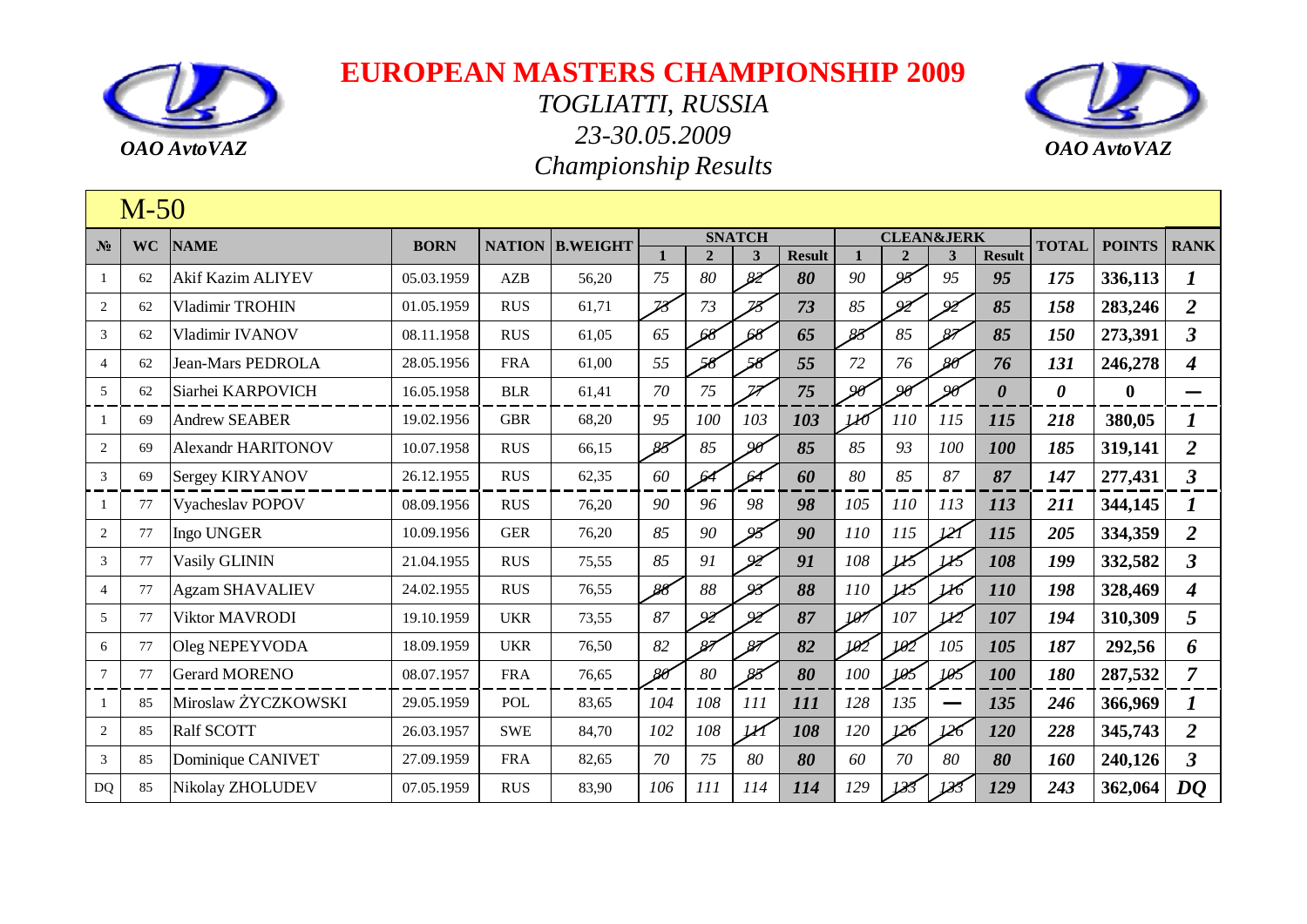

#### *TOGLIATTI, RUSSIA*

*23-30.05.2009*





| $\mathbf{N_2}$ | <b>WC</b> | <b>NAME</b>                   | <b>BORN</b>                          |            | <b>NATION B.WEIGHT</b>          |              |     | <b>SNATCH</b> |               |     |     | <b>CLEAN&amp;JERK</b> |                                    | <b>TOTAL</b> | <b>POINTS   RANK</b> |                |
|----------------|-----------|-------------------------------|--------------------------------------|------------|---------------------------------|--------------|-----|---------------|---------------|-----|-----|-----------------------|------------------------------------|--------------|----------------------|----------------|
|                |           |                               |                                      |            |                                 |              |     | 3             | <b>Result</b> |     |     | 3                     | <b>Result</b>                      |              |                      |                |
|                | 94        | <b>Gurdawer DHESI</b>         | 22.12.1958                           | <b>GBR</b> | 93,45                           | 105          | 110 |               | 110           | 140 | 147 | 155                   | 155                                | 265          | 379,27               |                |
| 2              | 94        | Rafael BAGDASARYAN            | 27.08.1956                           | <b>RUS</b> | 93,75                           | 90           | 97  | 102           | 97            | 110 | 120 |                       | <b>120</b>                         | 217          | 319,543              |                |
| 3              | 94        | Viktor SULOEV                 | 24.10.1958                           | <b>RUS</b> | 92,85                           | 70           | 80  | 83            | 83            | 109 | 114 | 117                   | 117                                | 200          | 287,026              | 3              |
| $\overline{4}$ | 94        | Nikolaos GALIATSATOS          | 22.12.1955                           | <b>GRE</b> | 85,85                           | 88           | 85  |               | 85            | 106 | 111 |                       | <i>111</i>                         | 196          | 306,341              |                |
|                | 105       | <b>Gennady TSVETKOV</b>       | 22.08.1959                           | <b>RUS</b> | 104,65                          | 102          | 110 | 115           | 115           | 130 | IAS |                       | 130                                | 245          | 332,503              |                |
| 2              | 105       | Shapi BAYADZHIEV              | 31.01.1958                           | <b>RUS</b> | 98,50                           | $90^{\circ}$ | 90  | 95            | 90            | 112 | 120 | 125                   | <b>120</b>                         | <b>210</b>   | 294,271              | 2              |
| 3              | 105       | Petro CHERNYSHENKO            | 27.06.1957                           | <b>UKR</b> | 102,85                          | 83           | 85  | $\alpha$      | 85            | 100 | 105 |                       | 105                                | <i>190</i>   | 265,282              | 3              |
| $\overline{4}$ | 105       | <b>Heinrich BARTH</b>         | 08.02.1958                           | <b>GER</b> | 99,80                           | 75           | 80  |               | 80            | 90  | 95  | 102                   | 102                                | 182          | 253,757              | 4              |
|                | $+105$    | Nikolay SHANIN                | 25.11.1956                           | <b>RUS</b> | 135,80                          | 115          | 138 |               | 138           | 145 | 160 | 160                   | <b>160</b>                         | 298          | 393,453              |                |
| 2              | $+105$    | Vladimir ALEKSANDROV          | 09.10.1959                           | <b>RUS</b> | 120,40                          | 90           | 95  | 98            | 98            | 120 | 125 | 130                   | <b>130</b>                         | 228          | 296,792              | $\overline{2}$ |
| 3              | $+105$    | Michail BESPERSTOV            | 20.11.1959                           | <b>RUS</b> | 113,75                          | 90           | 90  | 100           | 100           | 105 | 120 |                       | 105                                | 205          | 270,947              | 3              |
|                |           | <b>Ref.1. Sergey Te (RUS)</b> | <b>Ref.2. Denise Offermann (CYP)</b> |            | <b>Ref.3. Anton Huber (AUT)</b> |              |     |               |               |     |     |                       | Tech. Cont. Valeri Tereshkov (RUS) |              |                      |                |

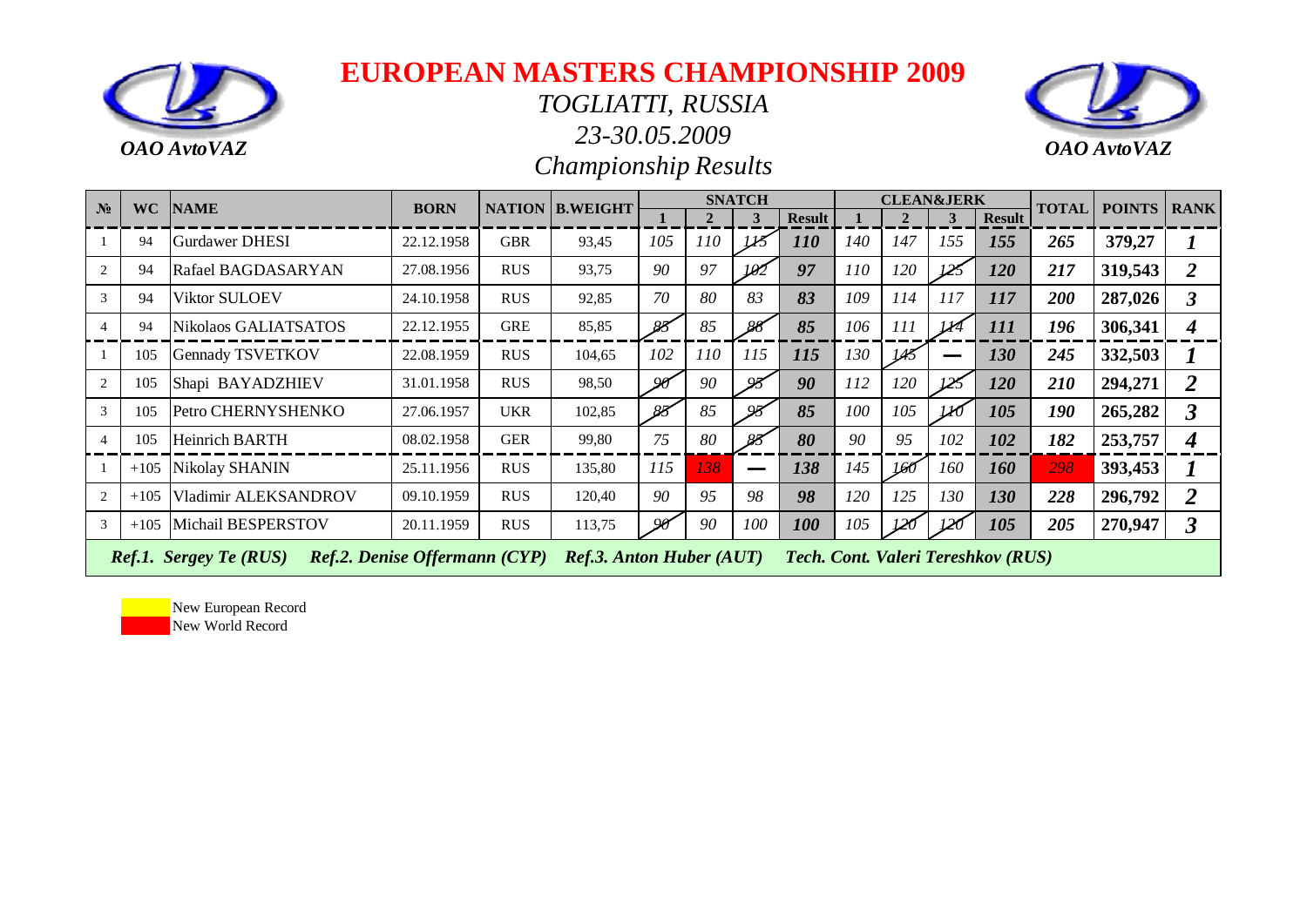



|                | $M-55$    |                                 |             |            |                        |                          |                |                          |               |              |                       |                          |                       |              |                  |                         |
|----------------|-----------|---------------------------------|-------------|------------|------------------------|--------------------------|----------------|--------------------------|---------------|--------------|-----------------------|--------------------------|-----------------------|--------------|------------------|-------------------------|
| $N_2$          | <b>WC</b> | <b>NAME</b>                     | <b>BORN</b> |            | <b>NATION B.WEIGHT</b> |                          |                | <b>SNATCH</b>            |               |              | <b>CLEAN&amp;JERK</b> |                          |                       | <b>TOTAL</b> | <b>POINTS</b>    | <b>RANK</b>             |
|                |           |                                 |             |            |                        |                          | $\overline{2}$ | $\overline{\mathbf{3}}$  | <b>Result</b> | $\mathbf{1}$ | $\overline{2}$        | $\overline{\mathbf{3}}$  | <b>Result</b>         |              |                  |                         |
| $\mathbf{1}$   | 56        | <b>Yuriy LAGUNOV</b>            | 27.05.1951  | <b>UKR</b> | 55,70                  | 60                       |                | 63                       | 60            | 80           | 86                    | 90                       | 90                    | 150          | 338,818          | $\boldsymbol{l}$        |
| $\overline{2}$ | 56        | Nikolay SALOMATOV               | 01.02.1954  | <b>RUS</b> | 52,10                  | 55                       | 60             | 63                       | 60            | 26           | $70\,$                | $\overline{\mathcal{B}}$ | 70                    | 130          | 288,033          | $\overline{2}$          |
| 1              | 62        | Sergey KAZYLSKIY                | 07.10.1954  | <b>RUS</b> | 60,60                  | 65                       | $20^{\circ}$   | 70                       | 70            | 80           | 85                    | 90                       | 85                    | 155          | 305,682          | 1                       |
| $\sqrt{2}$     | 62        | <b>Walter KRETZ</b>             | 07.09.1954  | <b>GER</b> | 61,40                  | 58                       | 61             | 63                       | 63            | 78           | 81                    | 84                       | 84                    | 147          | 287,201          | $\overline{2}$          |
| 1              | 69        | <b>Johann ANGLBERGER</b>        | 11.06.1951  | <b>AUT</b> | 66,10                  | 75                       | 81             | 83                       | 81            | 98           | 101                   | 104                      | 104                   | 185          | 368,842          | $\boldsymbol{l}$        |
| $\overline{2}$ | 69        | <b>Anatoliy LAVROV</b>          | 07.06.1953  | <b>BLR</b> | 68,00                  | 75                       | 80             | 82                       | 80            | 94           | 98                    | 191                      | 98                    | 178          | 332,78           | $\overline{2}$          |
| 3              | 69        | Yury RAHMATULLAEV               | 13.05.1950  | <b>RUS</b> | 64,60                  | 73                       | $\mathcal{Z}$  | 75                       | 75            | 95           | 103                   | 193                      | 95                    | 170          | 351,532          | $\overline{\mathbf{3}}$ |
| $\overline{4}$ | 69        | <b>Patrick Daniel ATTERIDGE</b> | 25.06.1952  | <b>GBR</b> | 67,25                  | 65                       | $\mathbb{Z}$ n | 70                       | 70            | 90           | 105                   | 105                      | 90                    | 160          | 308,308          | $\boldsymbol{4}$        |
| 5              | 69        | Yury KAPLYA                     | 05.09.1951  | <b>RUS</b> | 68,25                  | 50                       | 55             | $\mathcal{A}$            | 55            | 65           | 70                    | 80                       | 80                    | 135          | 263,501          | 5                       |
| 6              | 69        | Zbigniew KOPER                  | 04.10.1953  | POL        | 68,50                  |                          | 68             | 65                       | 65            | 90           | 93                    |                          | $\boldsymbol{\theta}$ | 0            | $\boldsymbol{0}$ |                         |
| 1              | 77        | Dek Sen KIM                     | 15.04.1954  | <b>RUS</b> | 76,40                  | 70                       | 80             | 85                       | 80            | 90           | 95                    | 100                      | 95                    | 175          | 297,572          | 1                       |
| 2              | 77        | Dominique VAUGIN                | 10.01.1951  | <b>FRA</b> | 73,15                  | 65                       | 70             | 78                       | 70            | 81           | 90                    | 95                       | 95                    | 165          | 308,65           | $\overline{2}$          |
| 3              | 77        | Yury MAKARYEU                   | 06.11.1950  | <b>BLR</b> | 69,70                  | 60                       | 63             | 63                       | 63            | 76           | 80                    | 85                       | 80                    | 143          | 281,464          | $\overline{\mathbf{3}}$ |
| $\overline{4}$ | 77        | <b>Ivan MYKHAYLOV</b>           | 12.05.1950  | <b>UKR</b> | 72,85                  | 57                       | 62             | 62                       | 62            | 70           | 75                    | $80^{\circ}$             | 75                    | 137          | 262,393          | $\boldsymbol{4}$        |
| 1              | 94        | <b>Aleksander CHIRKOV</b>       | 01.11.1953  | <b>RUS</b> | 88,55                  | 95                       | 100            | 104                      | 104           | 130          | 138                   | 138                      | 130                   | 234          | 378,21           | $\bm{l}$                |
| $\overline{2}$ | 94        | Volodemyr NAGALYUK              | 21.09.1951  | <b>UKR</b> | 88,80                  | 85                       | 90             | $\overline{\phantom{0}}$ | 90            | 105          | 105                   |                          | 105                   | 195          | 329,636          | $\overline{2}$          |
| $\mathfrak{Z}$ | 94        | Anatoli TUROMSHA                | 13.12.1952  | <b>BLR</b> | 93,20                  | 70                       | 75             | 80                       | 80            | 90           | 95                    | 97                       | 97                    | 177          | 286,414          | $\overline{\mathbf{3}}$ |
| 1              | 105       | <b>Rolf PRIM</b>                | 23.05.1954  | <b>SWE</b> | 101,75                 | 115                      | 123            | 125                      | 115           | 130          | 140                   |                          | 130                   | 245          | 364,751          | 1                       |
| 2              | 105       | Wilhelm ROTTE                   | 15.06.1950  | <b>GER</b> | 102,70                 | 85                       | 88             | 90                       | 90            | 112          | LЮ                    |                          | 112                   | 202          | 328,644          | $\overline{2}$          |
| 3              | 105       | Ludwig VOGL                     | 25.10.1953  | <b>GER</b> | 103,40                 | $\overline{\mathcal{B}}$ | 75             | 79                       | 79            | 112          | 116                   | 123                      | 116                   | 195          | 295,958          | $\overline{\mathbf{3}}$ |
| $\overline{4}$ | 105       | <b>Bruno SALVODELLI</b>         | 16.08.1951  | <b>FRA</b> | 99,50                  | 75                       | 80             | 85                       | 80            | 98           | 110                   | M                        | 98                    | 178          | 286,871          | 4                       |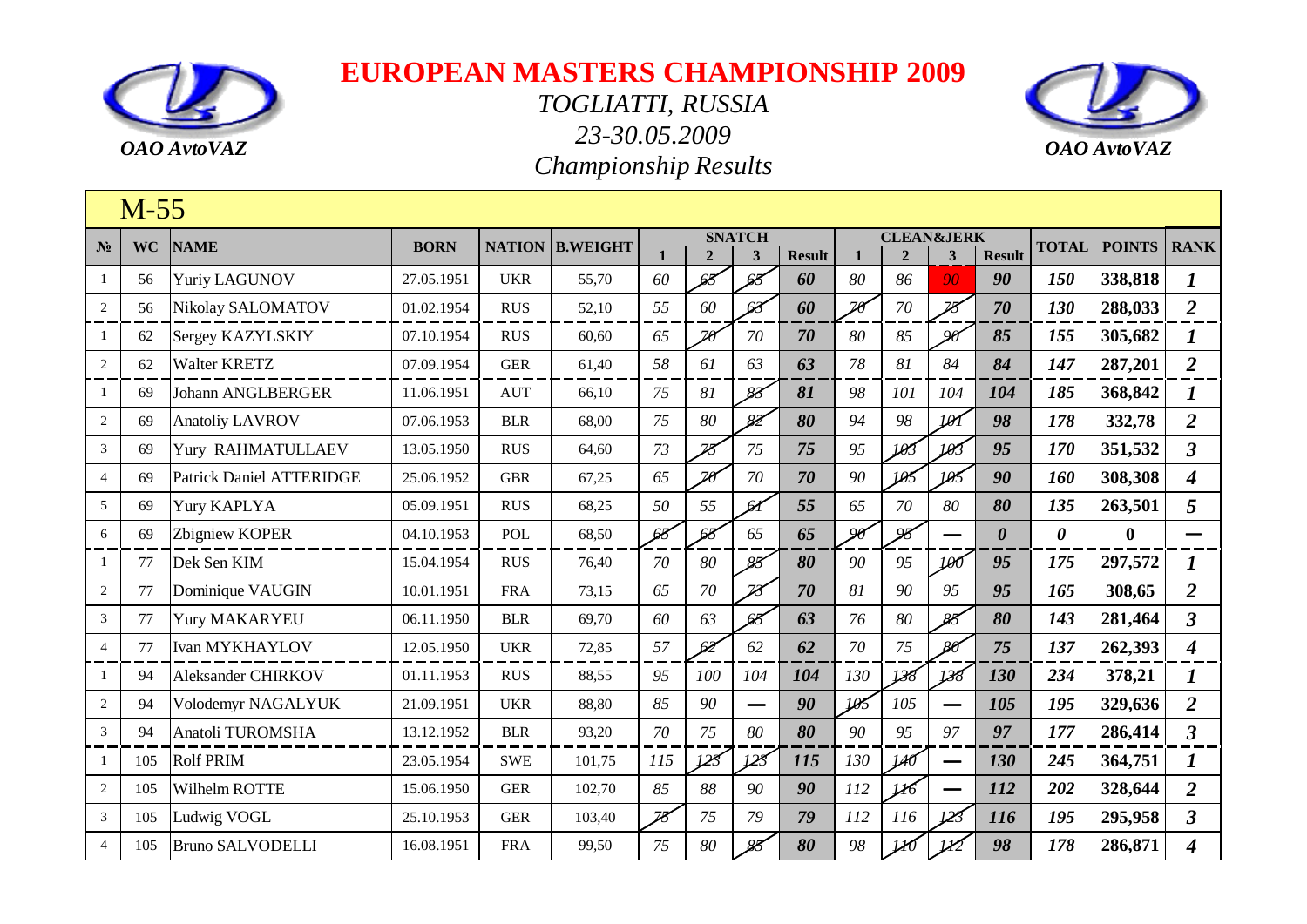

*TOGLIATTI, RUSSIA*

*23-30.05.2009*



*Championship Results*

| $N_2$ |        | WC NAME              | <b>BORN</b> |            | <b>NATION B.WEIGHT</b> |    |          | <b>SNATCH</b> |               |     | <b>CLEAN&amp;JERK</b> |       |               | <b>TOTAL</b> | <b>POINTS   RANK</b> |  |
|-------|--------|----------------------|-------------|------------|------------------------|----|----------|---------------|---------------|-----|-----------------------|-------|---------------|--------------|----------------------|--|
|       |        |                      |             |            |                        |    |          |               | <b>Result</b> |     |                       |       | <b>Result</b> |              |                      |  |
|       | $+105$ | Anatoli POCHELIOUK   | 29.06.1954  | <b>BLR</b> | 112,45                 | 95 | 190      | 100           | 100           | 123 | 127                   | 133   | 133           | 233          | 335,592              |  |
|       | -105   | <b>Viktor KONKOV</b> | 08.06.1951  | <b>RUS</b> | 105,15                 | 95 | 100      | 100           | 100           | 115 | 122                   | 122   | 122           | 222          | 350,644              |  |
|       | $+105$ | Jan HINRICHSEN       | 14.08.1953  | <b>SWE</b> | 141.70                 | 90 | $\alpha$ | $\mathcal{A}$ | 90            | 120 | 183                   |       | 120           | 210          | 294,838              |  |
|       | $+105$ | Valeri TERESHKO      | 25.02.1950  | <b>RUS</b> | 121,25                 | 80 | 85       | -87           | 85            | 105 | 110                   | $\nu$ | 110           | 195          | 301,675              |  |

 *Ref.1. Lev Nikiforev (RUS) Ref.2. Denise Offermann (CYP) Ref.3. Jozef Lazou (BEL) Tech. Cont. Michel Vereecke (BEL)*

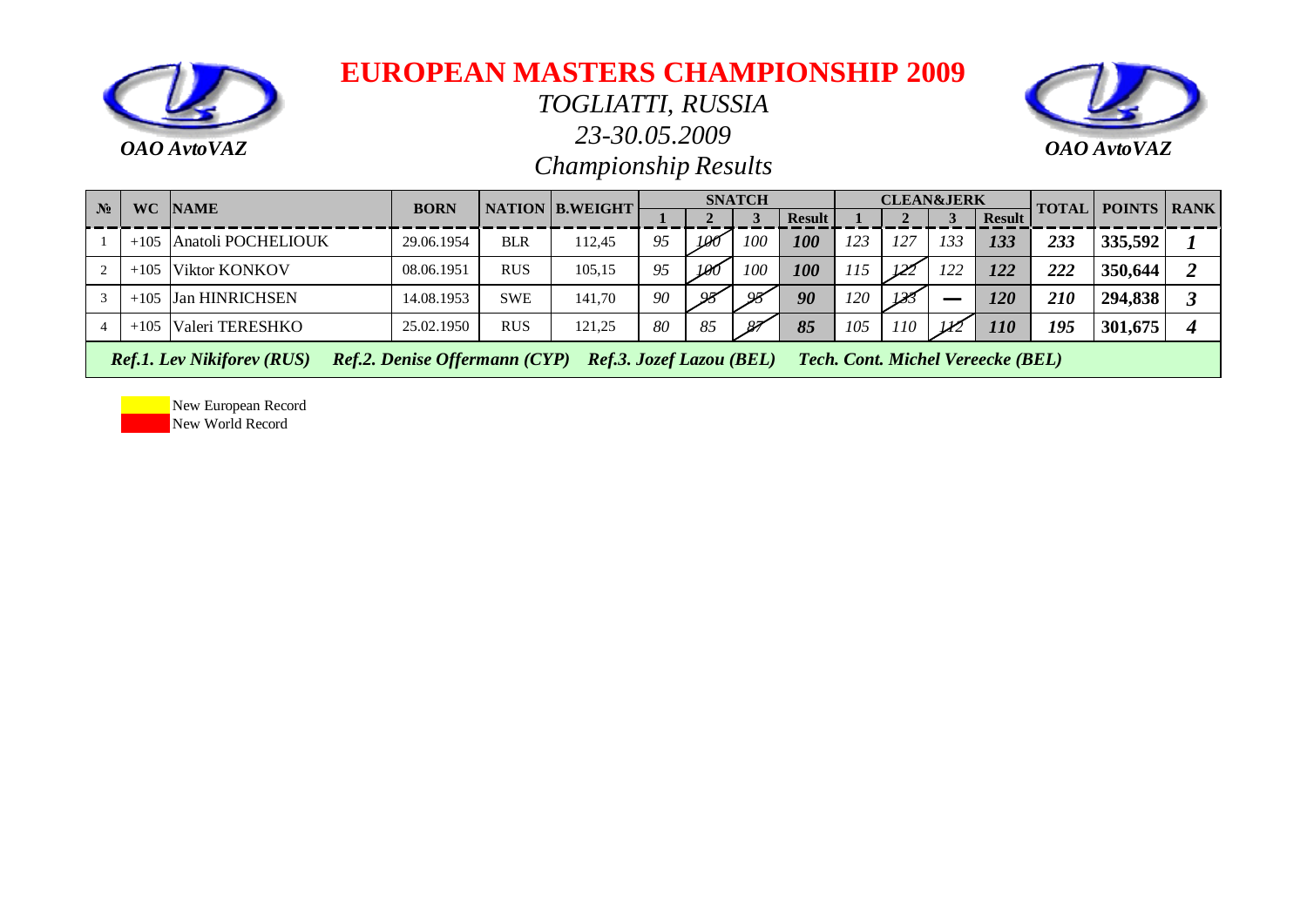



|                | $M-60$    |                            |             |               |                 |                          |                |               |               |               |                          |                       |                       |                       |               |                  |
|----------------|-----------|----------------------------|-------------|---------------|-----------------|--------------------------|----------------|---------------|---------------|---------------|--------------------------|-----------------------|-----------------------|-----------------------|---------------|------------------|
| $N_2$          | <b>WC</b> | <b>NAME</b>                | <b>BORN</b> | <b>NATION</b> | <b>B.WEIGHT</b> |                          |                | <b>SNATCH</b> |               |               |                          | <b>CLEAN&amp;JERK</b> |                       | <b>TOTAL</b>          | <b>POINTS</b> | <b>RANK</b>      |
|                |           |                            |             |               |                 |                          | $\overline{2}$ | 3             | <b>Result</b> |               |                          | 3                     | <b>Result</b>         |                       |               |                  |
| 1              | 56        | Mykola KOVALENKO           | 01.05.1948  | <b>UKR</b>    | 55,65           | 50                       | 60             | 62            | 60            | 65            | $\overline{\mathcal{Z}}$ | 72                    | 72                    | 132                   | 315,459       | $\boldsymbol{l}$ |
|                | 62        | Vadim KUKOVEROV            | 12.11.1947  | <b>RUS</b>    | 61,70           | 61                       | 66             | 66            | 61            | $\mathcal{S}$ | $\mathcal{S}$            | 81                    | 81                    | 142                   | 319,688       | 1                |
| 2              | 62        | <b>Walter KIRRSTETTER</b>  | 15.05.1948  | <b>GER</b>    | 61,35           | 60                       | 68             | 68            | 60            | 80            |                          | 83                    | 80                    | 140                   | 311,211       | $\overline{2}$   |
| 3              | 62        | <b>Oleksander VENZHEGA</b> | 07.12.1946  | <b>UKR</b>    | 61,60           | 45                       | 50             | 58            | 50            | 65            | 70                       | —                     | 70                    | 120                   | 274,455       | $\mathfrak{Z}$   |
| -1             | 69        | Jean Claude COZERET        | 06.12.1949  | <b>FRA</b>    | 67,80           | 65                       | 70             | 75            | 75            | 80            | 85                       | 90                    | 90                    | 165                   | 336,973       |                  |
| 2              | 69        | Michael HAGER              | 15.10.1947  | <b>GER</b>    | 68,80           | 55                       | 60             | 63            | 60            | 70            | 75                       | 81                    | 81                    | 141                   | 295,115       | $\overline{2}$   |
| 1              | 77        | <b>Alexander KURNEV</b>    | 18.02.1947  | <b>RUS</b>    | 75,20           | 75                       | 80             | 83            | 80            | 103           | 112                      | IB                    | 112                   | 192                   | 380,906       |                  |
| 2              | 77        | <b>Boris BOROVINSKIH</b>   | 06.03.1949  | <b>RUS</b>    | 75,05           | 80                       | 84             | 86            | 86            | 100           | 105                      | 10 <sub>1</sub>       | 105                   | 191                   | 366,579       | $\overline{2}$   |
| 3              | 77        | Zbigniew MAKOWSKI          | 23.01.1947  | POL           | 74,65           | $\overline{\mathcal{A}}$ | 74             | 77            | 77            | 96            | 190                      | 190                   | 96                    | 173                   | 344,529       | $\overline{3}$   |
| $\overline{4}$ | 77        | Francois BIGOT             | 23.02.1947  | <b>FRA</b>    | 74,60           | 63                       | 66             | 68            | 68            | 76            | 80                       | 82                    | 80                    | 148                   | 294,969       | $\boldsymbol{4}$ |
| 5              | 77        | Petro KRYSTOP              | 20.02.1945  | <b>UKR</b>    | 74,10           | 55                       | 68             | 60            | 60            | 75            | 80                       | 84                    | 80                    | 140                   | 288,907       | 5                |
| 6              | 77        | Morgan ASK                 | 20.02.1949  | <b>SWE</b>    | 76,50           | 82                       | 82             | 86            | 82            | 105           | 105                      | 105                   | $\boldsymbol{\theta}$ | $\boldsymbol{\theta}$ | $\bf{0}$      |                  |
| -1             | 85        | <b>Eduard DERGATSHEW</b>   | 18.04.1949  | <b>BLR</b>    | 83,50           | 80                       | 83             | 83            | 83            | 105           | 107                      | 109                   | 109                   | 192                   | 348,123       | $\boldsymbol{I}$ |
| 2              | 85        | Mykola MELNYCHUK           | 04.09.1948  | <b>UKR</b>    | 79,05           | 77                       | 82             | 83            | 82            | 102           | 107                      | 109                   | 109                   | 191                   | 362,546       | $\overline{2}$   |
| $\mathfrak{Z}$ | 85        | Amir KHUSNETDINOV          | 01.03.1948  | <b>RUS</b>    | 82,95           | 75                       | Z              | 82            | 75            | 102           | 107                      | 110                   | 107                   | 182                   | 336,911       | $\mathbf{3}$     |
| $\overline{4}$ | 85        | <b>Oleksander TREFILEV</b> | 18.06.1947  | <b>UKR</b>    | 83,00           | $\overline{\mathbb{Z}}$  | 82             | 82            | 77            | 100           | 105                      | 105                   | 105                   | 182                   | 342,395       | $\boldsymbol{4}$ |
| 5              | 85        | Alf HEDESUND               | 13.01.1947  | <b>SWE</b>    | 83,60           | 75                       | 80             | 82            | 80            | 95            | 100                      | 105                   | 100                   | 180                   | 337,41        | 5                |
| -1             | 94        | Stefan JAKOBSSON           | 26.12.1947  | <b>SWE</b>    | 93,75           | 90                       | 95             | 100           | 95            | 115           | 120                      | 125                   | 120                   | 215                   | 382,219       | $\bm{l}$         |
| 2              | 94        | Pavel NOVIKOV              | 21.11.1948  | <b>UKR</b>    | 92,95           | 80                       | 85             | 87            | 85            | 100           | 107                      |                       | 107                   | 192                   | 337,086       | $\overline{2}$   |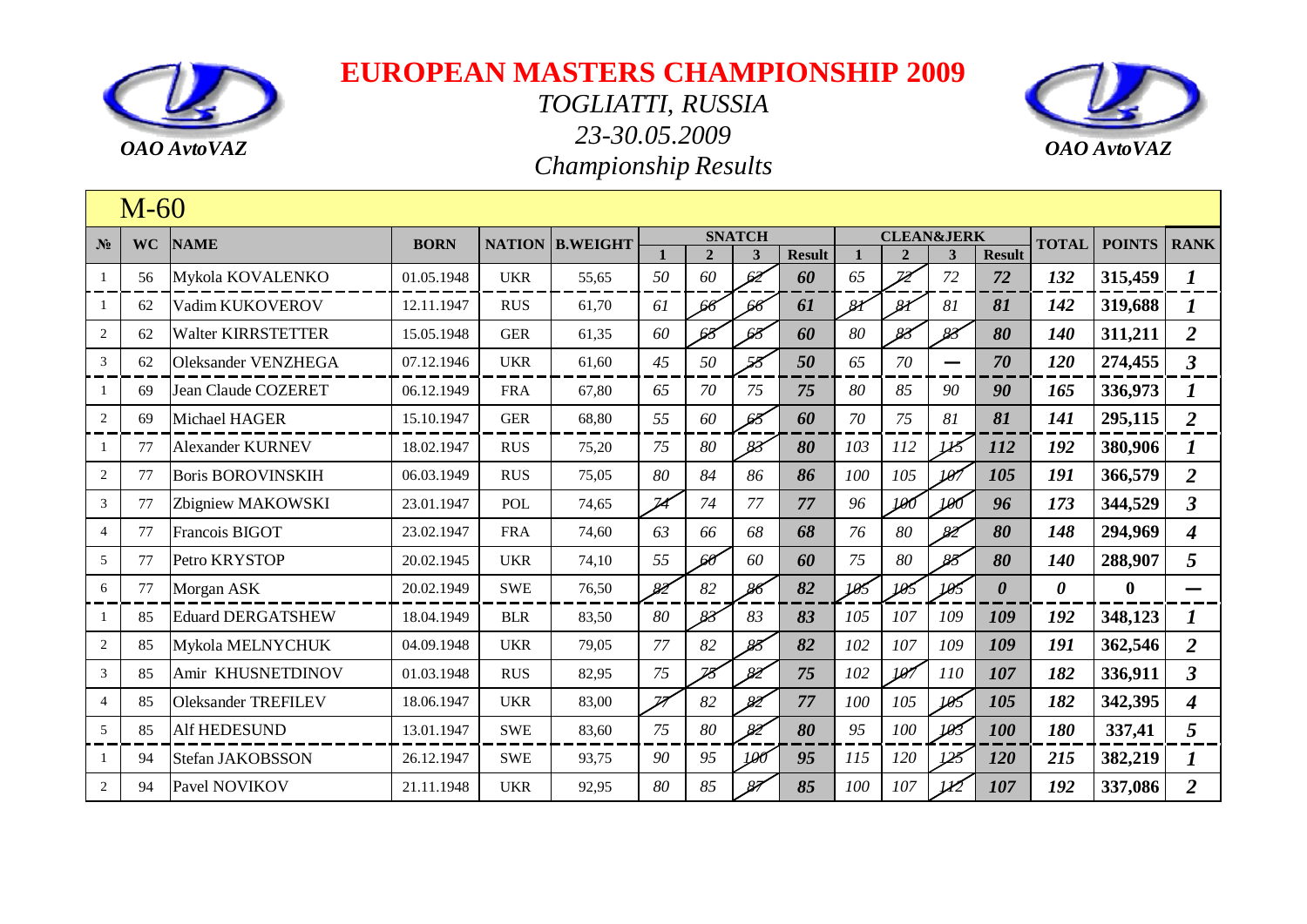

#### *TOGLIATTI, RUSSIA*

*23-30.05.2009*



*Championship Results*

| $N_2$ |        | WC NAME                          | <b>BORN</b>                      |            | <b>NATION B.WEIGHT</b>   |    |               | <b>SNATCH</b>            |                                          |     |     | <b>CLEAN&amp;JERK</b> |               | <b>TOTAL</b> | <b>POINTS   RANK</b> |  |
|-------|--------|----------------------------------|----------------------------------|------------|--------------------------|----|---------------|--------------------------|------------------------------------------|-----|-----|-----------------------|---------------|--------------|----------------------|--|
|       |        |                                  |                                  |            |                          |    |               |                          | <b>Result</b>                            |     |     |                       | <b>Result</b> |              |                      |  |
|       | 105    | Valery SHARYI                    | 02.01.1947                       | <b>BLR</b> | 102,25                   | 90 |               | 94                       | 94                                       | 110 | 120 | 123                   | <b>120</b>    | 214          | 367,739              |  |
|       | 105    | <b>Jozef EJSMONT</b>             | 17.08.1947                       | POL        | 103,45                   | 87 | $\mathcal{Q}$ | 92                       | 92                                       | 110 | 120 | $\n  iz\n$            | <b>120</b>    | 212          | 362,785              |  |
|       | 105    | Sergey LAZAREV                   | 07.10.1949                       | <b>RUS</b> | 104,05                   | 65 |               | $\overline{\mathscr{D}}$ | 65                                       | 95  | 105 | 115                   | <i>115</i>    | 180          | 297,159              |  |
|       | $+105$ | Manfred SCHRODER                 | 05.10.1946                       | <b>GER</b> | 113,00                   | 88 | 91            | 94                       | 91                                       | 118 | 122 | 121                   | 122           | 213          | 359,491              |  |
|       |        | +105 Petr KALANTAEV              | 28.05.1949                       | <b>RUS</b> | 112,55                   | 83 | 83            | 90                       | 83                                       | 115 | 122 | 122                   | 122           | 205          | 329,952              |  |
| 3     |        | $+105$ Evgeniy SIDOROK           | 25.05.1947                       | <b>RUS</b> | 106,90                   | 86 | $\alpha$      | 99                       | 86                                       | 118 | 122 | 122                   | <b>118</b>    | 204          | 345,247              |  |
|       |        | <b>Ref.1. Sandra Smith (GBR)</b> | <b>Ref.2. John McNiven (SCO)</b> |            | Ref.3. Svetlana Te (RUS) |    |               |                          | <b>Tech. Cont. Jean McConville (SCO)</b> |     |     |                       |               |              |                      |  |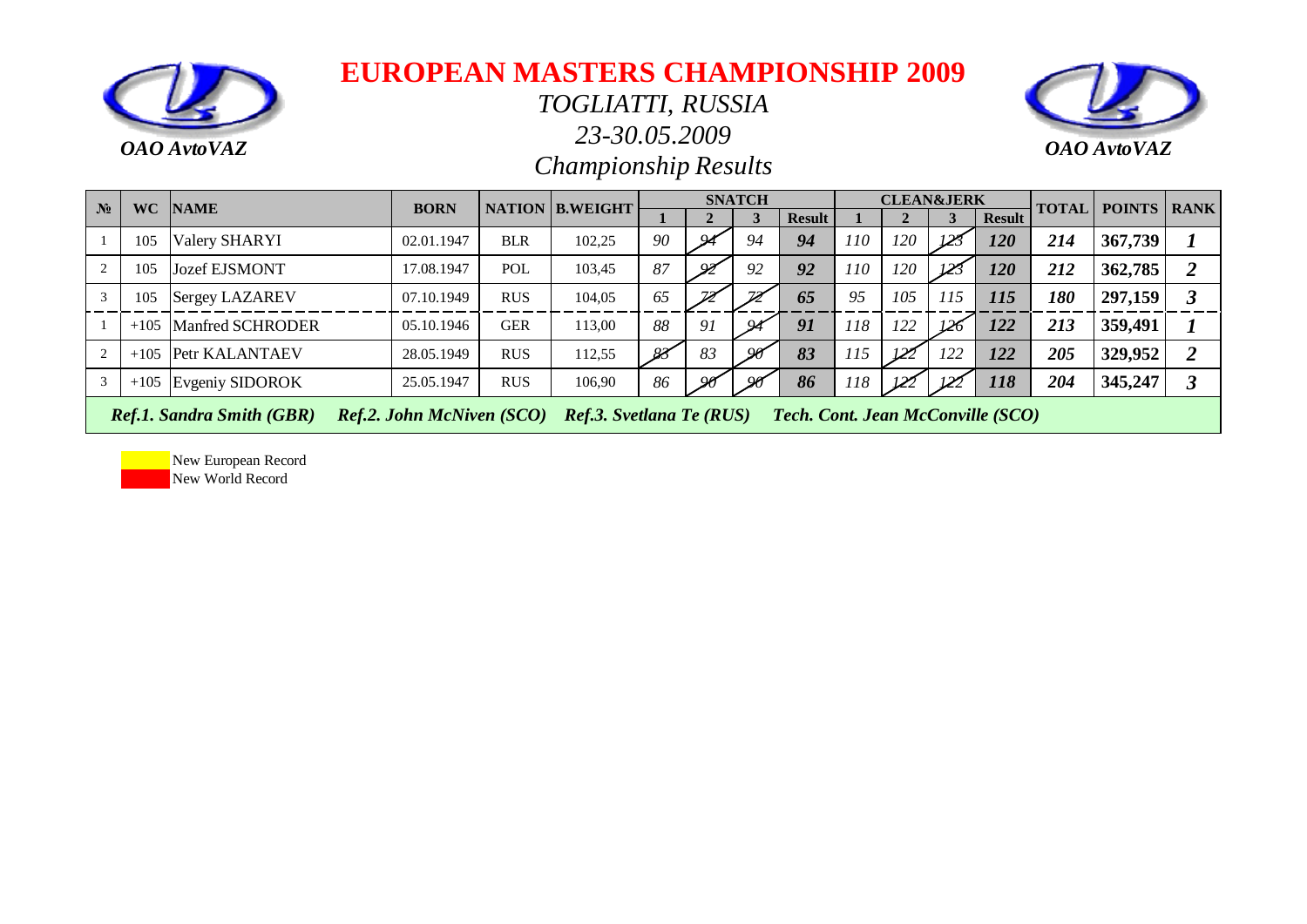



|                | $M-65$    |                         |             |                |                        |        |                          |                               |               |                          |                       |            |               |                       |                  |                         |
|----------------|-----------|-------------------------|-------------|----------------|------------------------|--------|--------------------------|-------------------------------|---------------|--------------------------|-----------------------|------------|---------------|-----------------------|------------------|-------------------------|
| N <sub>2</sub> | <b>WC</b> | <b>NAME</b>             | <b>BORN</b> |                | <b>NATION B.WEIGHT</b> |        |                          | <b>SNATCH</b>                 |               |                          | <b>CLEAN&amp;JERK</b> |            |               | <b>TOTAL</b>          | <b>POINTS</b>    | <b>RANK</b>             |
|                |           |                         |             | <b>GER</b>     |                        |        | $\overline{2}$<br>45     | $\overline{\mathbf{3}}$<br>48 | <b>Result</b> |                          | $\overline{2}$<br>55  | 3          | <b>Result</b> |                       |                  |                         |
|                | 56        | <b>Ernst REUSCH</b>     | 23.06.1940  |                | 55,50                  | 40     |                          |                               | 48            | 50                       |                       | 60         | 60            | 108                   | 312,748          | $\boldsymbol{l}$        |
|                | 62        | <b>Egor KULIKOV</b>     | 05.05.1941  | <b>RUS</b>     | 59,80                  | 60     | 68                       | 65                            | 65            | 80                       | $85^{\circ}$          | 85         | 85            | 150                   | 394,255          | $\boldsymbol{I}$        |
|                | 69        | Nikolay KUDLAY          | 09.11.1944  | <b>RUS</b>     | 68,65                  | 60     | 65                       | 66                            | 66            | $80^{\circ}$             | 80                    | 82         | 82            | 148                   | 324,948          |                         |
| $\overline{c}$ | 69        | Friedrich Dr. FABER     | 11.03.1940  | <b>GER</b>     | 67,10                  | 60     | 64                       | 66                            | 64            | 75                       | -86                   | 80         | 80            | 144                   | 364,144          | 2                       |
| 3              | 69        | <b>Ivan CHISTYAKOV</b>  | 07.10.1941  | <b>RUS</b>     | 68,45                  | 60     | 65                       | 65                            | 65            | $\overline{\mathcal{X}}$ | 78                    | 78         | 78            | 143                   | 342,622          | $\overline{\mathbf{3}}$ |
| $\overline{4}$ | 69        | Romas MATAZINSKAS       | 16.06.1944  | <b>LIT</b>     | 68,55                  | 65     | $\overline{\mathcal{Z}}$ | —                             | 65            |                          |                       |            |               | $\boldsymbol{\theta}$ | $\boldsymbol{0}$ |                         |
|                | 77        | Piotr KOWALEWSKI        | 01.02.1942  | POL            | 75,10                  | 70     | 75                       | 78                            | 78            | 92                       | 97                    | 102        | 102           | 180                   | 393,544          | 1                       |
| 2              | 77        | Vitali TARASOV          | 25.05.1940  | <b>BLR</b>     | 76,10                  | 58     | 62                       | 63                            | 63            | 84                       | 88                    | 92         | 92            | 155                   | 363,154          | $\overline{2}$          |
| 3              | 77        | Valeriy MYAKUSHKO       | 08.01.1940  | <b>RUS</b>     | 74,70                  | 57     | 62                       | 62                            | 57            | 75                       | 80                    | 83         | 80            | 137                   | 324,396          | $\mathbf{3}$            |
|                | 85        | Victor RACK             | 12.08.1940  | <b>GER</b>     | 84,50                  | 86     | 89                       | $Q\chi$                       | 89            | 100                      | 105                   | <i>110</i> | 110           | 199                   | 441,172          | 1                       |
| $\overline{c}$ | 85        | Erling JOHANSEN         | 22.10.1944  | $\mathbf{DEN}$ | 81,90                  | 86     | 81                       | 86                            | 81            | 100                      | 104                   | 107        | 107           | 188                   | 373,201          | $\overline{2}$          |
| 3              | 85        | Valeriy KRUSHLINSKIY    | 04.12.1942  | <b>RUS</b>     | 84,95                  | 75     | $\mathcal{U}$            | 81                            | 75            | 100                      | 197                   | —          | 100           | 175                   | 358,29           | $\overline{3}$          |
| $\overline{4}$ | 85        | Wilhelm QUAST           | 11.07.1943  | <b>GER</b>     | 79,75                  | 65     | 70                       | 73                            | 73            | 75                       | 80                    | 85         | 85            | 158                   | 324,734          | $\boldsymbol{4}$        |
|                | 94        | <b>Walter SCHUSSLER</b> | 17.04.1943  | <b>GER</b>     | 91,50                  | 77     | 81                       | 83                            | 81            | 95                       | 100                   | 105        | 100           | 181                   | 348,142          |                         |
| $\overline{2}$ | 94        | <b>Boris ARBATSKIY</b>  | 13.12.1944  | <b>RUS</b>     | 85,15                  | 70     | 74                       | 76                            | 74            | 91                       | 95                    | 106        | 95            | 169                   | 328,922          | $\overline{2}$          |
| 3              | 94        | <b>Boris KOVALSYY</b>   | 01.06.1943  | <b>UKR</b>     | 91,75                  | 70     | 74                       | $\overline{\mathcal{R}}$      | 74            | 90                       | 94                    | $\alpha$   | 94            | 168                   | 322,676          | $\overline{3}$          |
| $\overline{4}$ | 94        | Mikhail KOROLKOV        | 07.08.1942  | <b>RUS</b>     | 85,15                  | $70\,$ | $\overline{\mathcal{B}}$ | 78                            | 70            | 90                       | 90                    | 95         | 90            | 160                   | 327,204          | $\boldsymbol{4}$        |
| 5              | 94        | Dieter WAGNER           | 23.09.1941  | <b>GER</b>     | 89,75                  | 65     | 70                       | $\overline{\mathscr{D}}$      | 70            | 82                       | 87                    | 87         | 82            | 152                   | 314,392          | 5                       |
| 6              | 94        | <b>Ole CHRSTENSEN</b>   | 10.10.1943  | <b>DEN</b>     | 87,85                  | 58     | 62                       | 66                            | 62            | 85                       | 88                    | $\alpha$   | 88            | 150                   | 293,794          | 6                       |
|                | 105       | Vasiliy NEKRASOV        | 24.12.1940  | <b>RUS</b>     | 99,45                  | Z      | 77                       | 82'                           | 77            | 102                      | 110                   | 115        | 115           | 192                   | 396,349          |                         |
| $\mathfrak{2}$ | 105       | Manfred WERRA           | 22.04.1940  | <b>GER</b>     | 94,65                  | 60     | 62                       | 64                            | 64            | 75                       | 78                    | -80        | 78            | 142                   | 298,954          | $\overline{2}$          |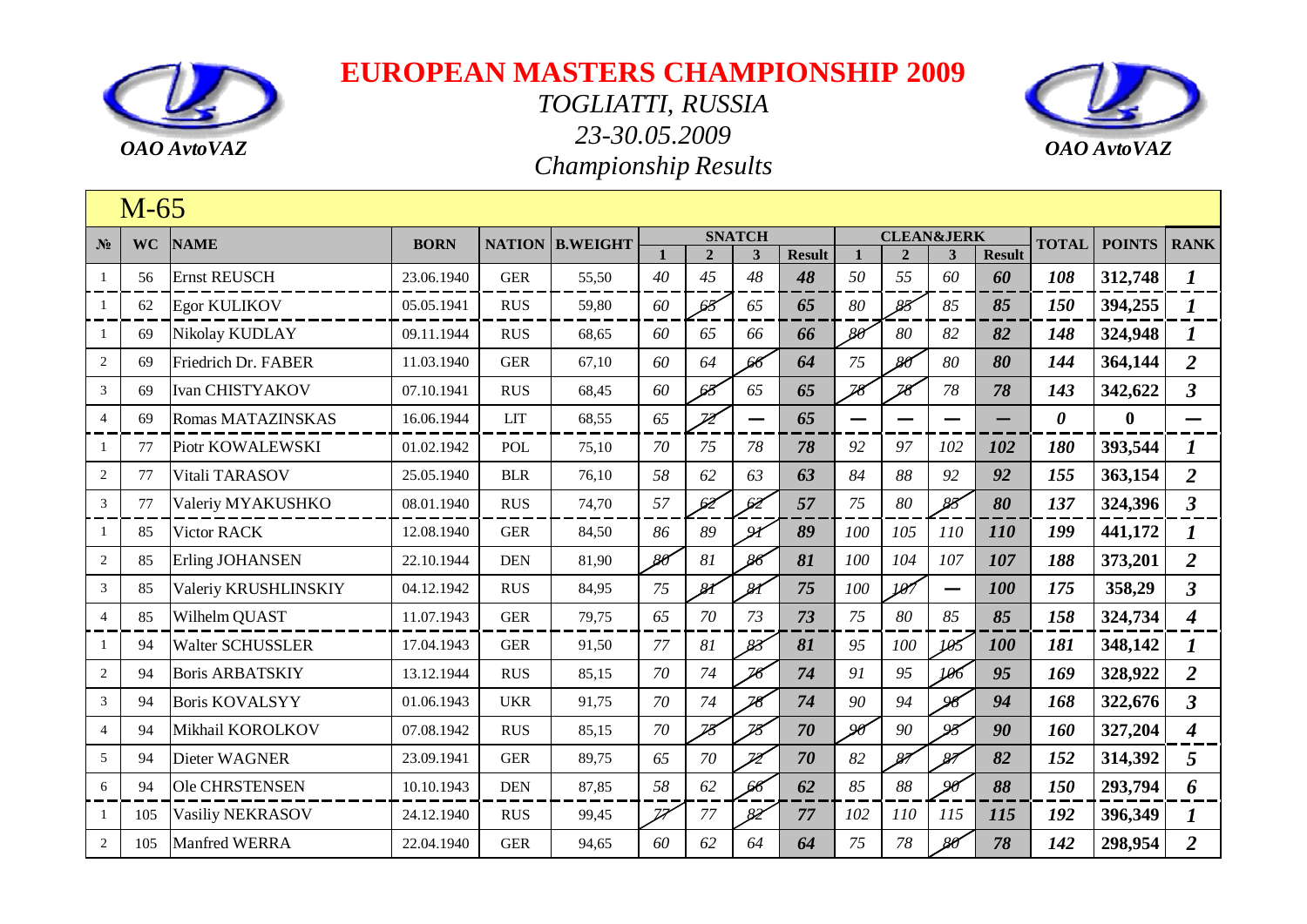

*TOGLIATTI, RUSSIA*

*23-30.05.2009*



*Championship Results*

| $+105$                                                                                            | Olan<br><b>NYSTROM</b><br>Jan | 04.06.1944           | NOR | 106,35 | $\Omega$<br>$O\angle$    | 86 | $\mathcal{Q}$ | 86   | QQ             | 108 | $M^{\prime}$ | 108 | 194 | 344,636 |  |
|---------------------------------------------------------------------------------------------------|-------------------------------|----------------------|-----|--------|--------------------------|----|---------------|------|----------------|-----|--------------|-----|-----|---------|--|
| $+105$                                                                                            | FIGGE<br>Erich I              | $\sim$<br>25.12.1943 | GER | 106,60 | $\overline{\phantom{a}}$ | 69 | $\sim$        | $-7$ | $\Omega$<br>ပၪ | 86  | $\alpha$     | 86  | 157 | 284,694 |  |
| ________<br>_______<br>___<br>_____<br>________<br>__ _ _ _<br>_______<br>___________<br>.<br>$-$ |                               |                      |     |        |                          |    |               |      |                |     |              |     |     |         |  |

 *Ref.1. Melvyn Barton (GBR) Ref.2. Yvonne Meier (DEN) Ref.3. Sergey Te (RUS) Tech. Cont. Denise Offermann (CYP)*

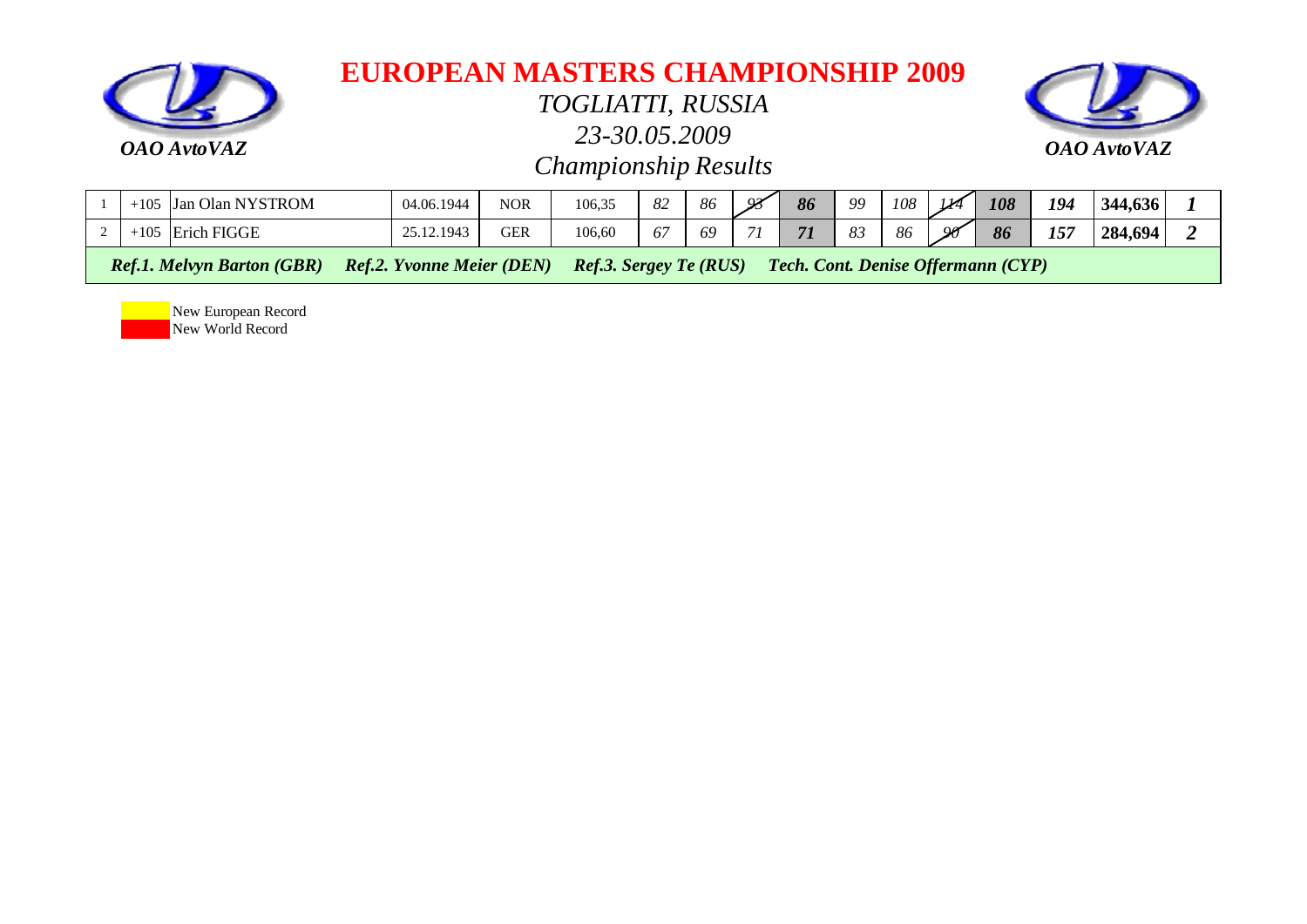



|                | $M-70$    |                          |             |            |                        |                          |                          |                          |                       |              |                       |                          |                       |                       |               |                      |
|----------------|-----------|--------------------------|-------------|------------|------------------------|--------------------------|--------------------------|--------------------------|-----------------------|--------------|-----------------------|--------------------------|-----------------------|-----------------------|---------------|----------------------|
| $N_2$          | <b>WC</b> | <b>NAME</b>              | <b>BORN</b> |            | <b>NATION B.WEIGHT</b> |                          |                          | <b>SNATCH</b>            |                       |              | <b>CLEAN&amp;JERK</b> |                          |                       | <b>TOTAL</b>          | <b>POINTS</b> | <b>RANK</b>          |
|                |           |                          |             |            |                        |                          | $\overline{2}$           | 3                        | <b>Result</b>         | $\mathbf{1}$ | $\overline{2}$        | 3                        | <b>Result</b>         |                       |               |                      |
| $\mathbf{1}$   | 56        | Albinas Vytautas NAUSEDA | 23.04.1937  | <b>LIT</b> | 52,40                  | 40                       | 45                       | 47                       | 45                    | 55           | 60                    | 60                       | 60                    | 105                   | 352,126       | $\boldsymbol{I}$     |
| -1             | 62        | <b>Claus HESS</b>        | 08.09.1939  | <b>GER</b> | 60,65                  | 50                       | 52                       |                          | 52                    | 60           | 63                    | 65                       | 65                    | 117                   | 329,995       | 1                    |
| $\overline{2}$ | 62        | <b>Horst NITSCHKE</b>    | 09.10.1937  | <b>GER</b> | 61,75                  | 46                       | 50                       | 52                       | 50                    | 56           | 60                    | 62                       | 60                    | 110                   | 325,328       | $\overline{2}$       |
| $\mathfrak{Z}$ | 62        | <b>Jonn McNIVEN</b>      | 12.06.1935  | <b>SCO</b> | 59,40                  | 37                       | 40                       | 42                       | 42                    | 45           | 50                    | 58                       | 50                    | 92                    | 288,134       | $\overline{3}$       |
| $\overline{4}$ | 62        | <b>Rolf REICHELT</b>     | 12.10.1936  | <b>GER</b> | 61,00                  | 32                       | $\overline{\mathscr{S}}$ | $\overline{\mathscr{B}}$ | 32                    | 42           |                       | 45                       | 42                    | 74                    | 224,549       | $\boldsymbol{4}$     |
| -1             | 69        | Mikhaylo TOPER           | 29.12.1939  | <b>UKR</b> | 68,65                  | 68                       | 65                       | 70                       | 70                    | 87           | 93                    | 93                       | 87                    | 157                   | 407,287       | $\bm{l}$             |
| 2              | 69        | Gennadiy LOBANOV         | 30.08.1939  | <b>RUS</b> | 68,10                  | 50                       | 58                       | 55                       | 55                    | 65           | 70                    | 75                       | 75                    | 130                   | 339,131       | $\overline{2}$       |
| 3              | 69        | <b>Melvyn BARTON</b>     | 07.06.1939  | <b>GBR</b> | 65,35                  | $\overline{\mathscr{Z}}$ | 32                       | 35                       | 35                    | 43           | 47                    | 50                       | 50                    | 85                    | 227,676       | $\mathbf{3}$         |
| 1              | 77        | Georgy KOSHAK            | 27.08.1939  | <b>UKR</b> | 70,50                  | 56                       | 60                       | 64                       | 60                    | 70           | 75                    | $\overline{\mathcal{R}}$ | 75                    | 135                   | 344,604       | $\boldsymbol{l}$     |
| $\overline{c}$ | 77        | Karl Heinz JAKOB         | 25.01.1939  | <b>GER</b> | 75,35                  | 42                       | 46                       | 50                       | 50                    | 60           | 65                    | 68                       | 68                    | 118                   | 289,447       | $\overline{2}$       |
| 3              | 77        | Ivan ESIN                | 25.12.1938  | <b>RUS</b> | 72,70                  | 45                       | 50                       | 50                       | 50                    | 65           | 26                    | 26                       | 65                    | 115                   | 298,428       | $\overline{3}$       |
| $\overline{4}$ | 77        | Felix BINKOWSKI          | 23.10.1936  | POL        | 69,45                  | 50                       | 58                       |                          | 50                    | 63           | 62                    | 67                       | 63                    | 113                   | 314,199       | 4                    |
| 5              | 77        | <b>Boris SKAKOV</b>      | 23.06.1937  | <b>RUS</b> | 72,50                  | 52                       | 52                       | 52                       | $\boldsymbol{\theta}$ | $\theta$     | $\theta$              | $\theta$                 | $\boldsymbol{\theta}$ | $\boldsymbol{\theta}$ | $\mathbf{0}$  |                      |
| 1              | 85        | <b>Anatoliy GORISLOV</b> | 14.11.1939  | <b>RUS</b> | 82,35                  | 75                       | $80^{\circ}$             | $80^{\circ}$             | 75                    | 90           | 100                   |                          | 90                    | 165                   | 385,803       |                      |
| $\mathbf{2}$   | 85        | Yuriy VASILEV            | 03.06.1937  | <b>RUS</b> | 83,90                  | 58                       | 55                       | 60                       | 60                    | 75           | $80^{\circ}$          | 80                       | 80                    | 140                   | 344,528       | $\overline{2}$       |
| 3              | 85        | Arkadiy MAZAKOV          | 14.06.1938  | <b>RUS</b> | 79,80                  | 55                       | 60                       | $\overline{\phantom{0}}$ | 60                    | 26           | 70                    | 75                       | 75                    | 135                   | 332,424       | $\overline{3}$       |
| $\overline{4}$ | 85        | Efim FREGER              | 11.08.1937  | <b>RUS</b> | 81,75                  | 40                       | 45                       | $\overline{47}$          | 45                    | 50           | 55                    | 66                       | 55                    | 100                   | 249,266       | $\boldsymbol{4}$     |
|                | 94        | Viktor VISHNYAKOV        | 13.03.1938  | <b>RUS</b> | 88,55                  | 75                       | $80^{\circ}$             | $80^{\circ}$             | 75                    | 90           | 95                    | 95                       | 95                    | 170                   | 397,461       | $\boldsymbol{l}$     |
| $\overline{2}$ | 94        | Ivan FLERKO              | 19.05.1938  | <b>RUS</b> | 85,55                  | 70                       | 78                       | 78                       | 70                    | $\alpha$     | Qq                    | 90                       | 90                    | 160                   | 380,208       | $\overline{2}$       |
| $\mathfrak{Z}$ | 94        | <b>Johann SCHIPANY</b>   | 25.05.1938  | <b>AUT</b> | 92,35                  | 58                       | 63                       | 64                       | 63                    | 70           |                       | 29                       | 70                    | 133                   | 305,19        | $\boldsymbol{\beta}$ |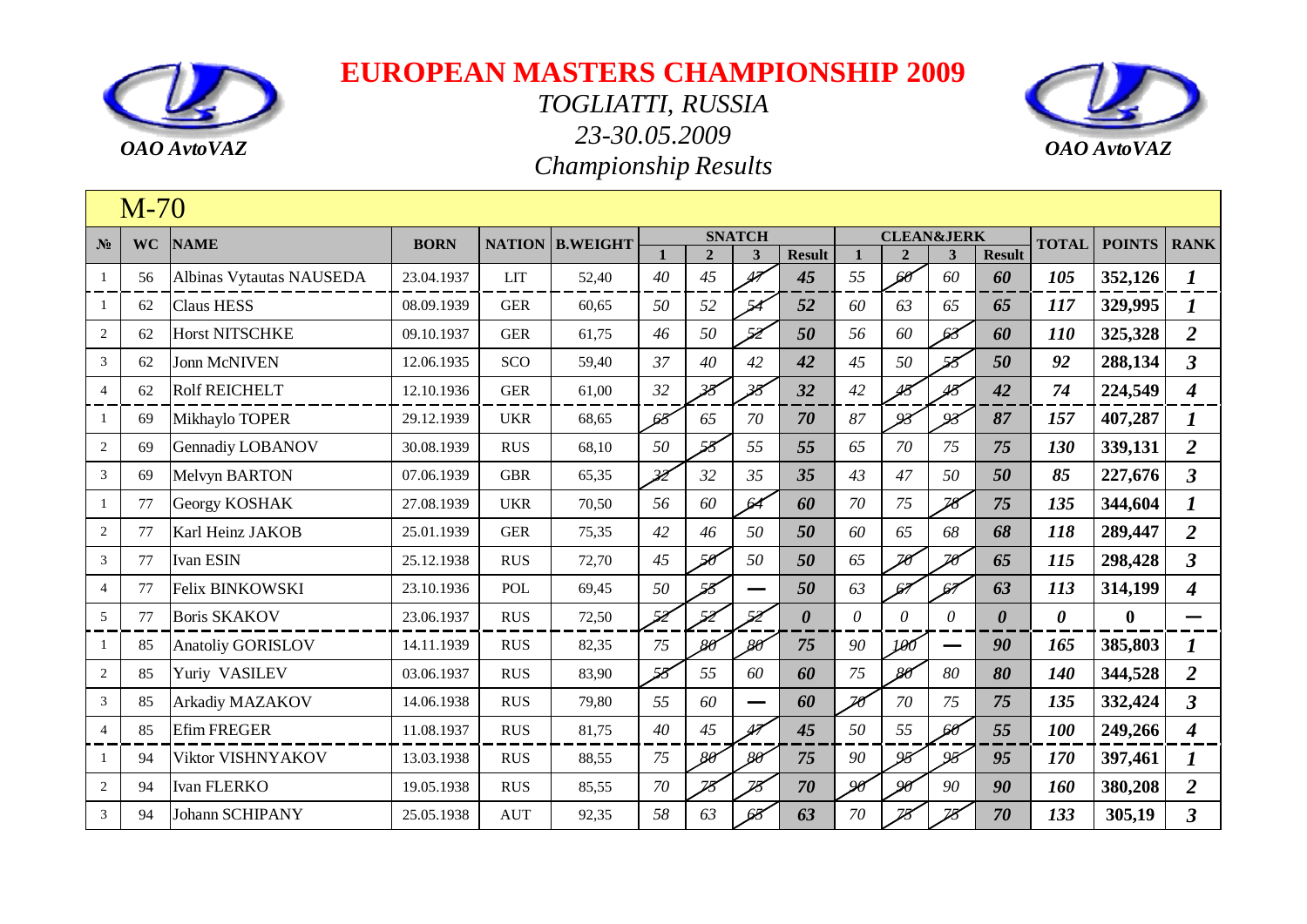

*TOGLIATTI, RUSSIA*

*23-30.05.2009*



*Championship Results*

| 105 | Heinz KUHN                      | 21.02.1937                          | <b>GER</b> | 94.10                            | 65 | 68 |     | 68 | 83 | 87              | 90 | 90                            | 158        | 368,922 |  |
|-----|---------------------------------|-------------------------------------|------------|----------------------------------|----|----|-----|----|----|-----------------|----|-------------------------------|------------|---------|--|
| 105 | Leanid KARANEUSKI               | 09.06.1938                          | <b>BLR</b> | 96,40                            | 55 | 60 | -63 | 60 |    | 81              | 83 | 83                            | 143        | 322,39  |  |
| 105 | Joachim MITTMANN                | 23.03.1936                          | <b>GER</b> | 103,55                           | 60 | 62 | 64  | 62 | 75 | 78              | 80 | 80                            | 142        | 324,768 |  |
|     | $+105$ Günter SCHMOLKE          | 24.12.1938                          | <b>GER</b> | 106.80                           | 68 | 65 | 67  | 67 | 87 | 92              | 95 | 95                            | 162        | 351,731 |  |
|     | $+105$ Lev NIKIFOROV            | 05.10.1936                          | <b>RUS</b> | 145,90                           | 65 |    | 70  | 70 | 87 | 92              | ശ  | 92                            | 162        | 341,678 |  |
|     | $+105$ Kare SOMME               | 11.02.1938                          | <b>NOR</b> | 110.40                           | 60 | 64 | 68  | 60 |    | 80 <sup>°</sup> | 80 | 80                            | <i>140</i> | 300,745 |  |
|     | <b>Ref.1. Anton Huber (AUT)</b> | <b>Ref.2. Michel Vereecke (BEL)</b> |            | <b>Ref.3. Horst Johann (GER)</b> |    |    |     |    |    |                 |    | Tech. Cont. Jozef Lazou (BEL) |            |         |  |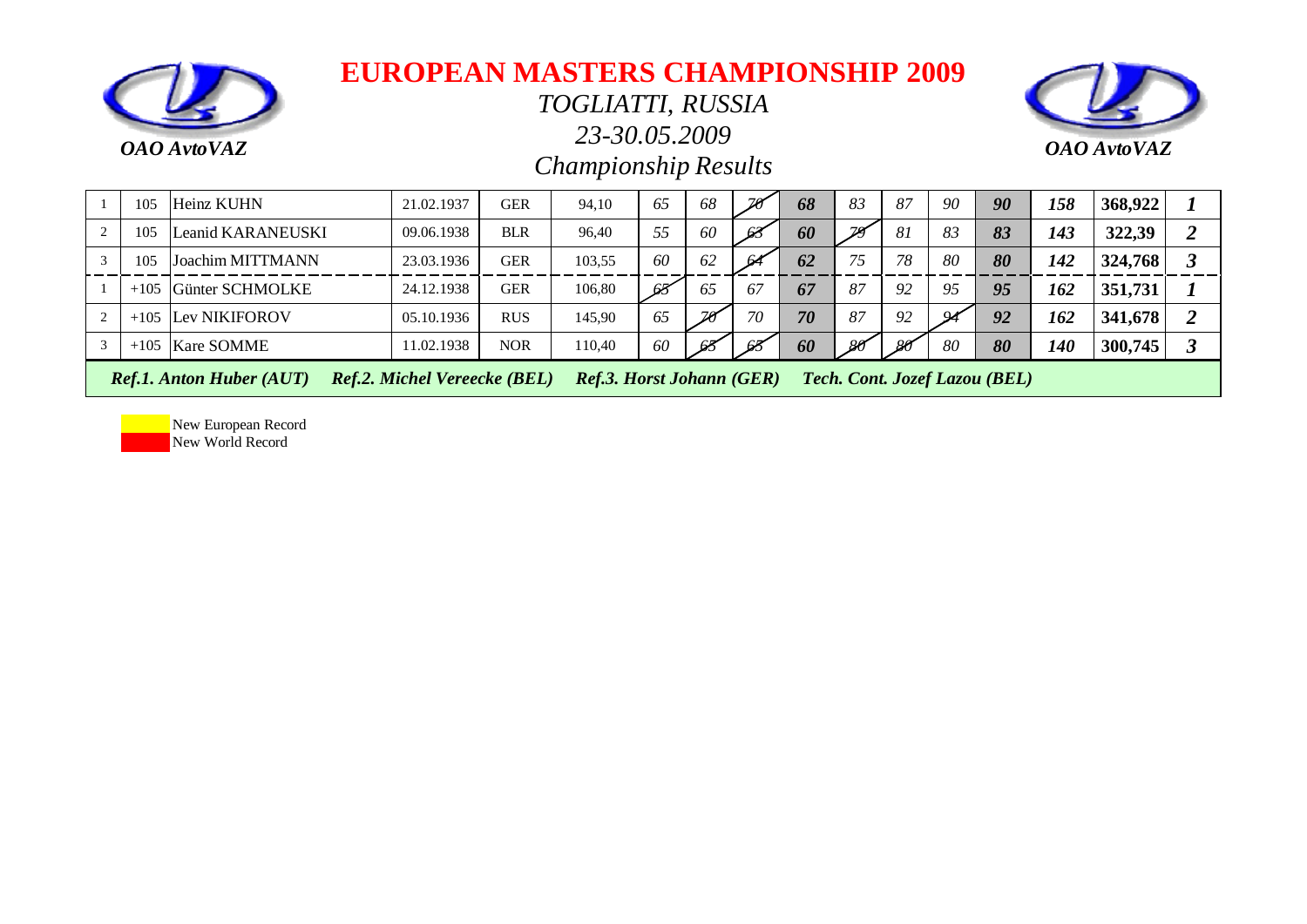

*TOGLIATTI, RUSSIA*

*23-30.05.2009*



*Championship Results*

| $N_2$ | <b>WC</b> | <b>NAME</b>              | <b>BORN</b>                    | <b>NATION</b> | <b>B.WEIGHT</b>                 |    |                | <b>SNATCH</b> |                                          |    | <b>CLEAN&amp;JERK</b> |    |               | <b>TOTAL</b> | <b>POINTS</b> | <b>RANK</b>    |
|-------|-----------|--------------------------|--------------------------------|---------------|---------------------------------|----|----------------|---------------|------------------------------------------|----|-----------------------|----|---------------|--------------|---------------|----------------|
|       |           |                          |                                |               |                                 |    | $\overline{2}$ | $\mathbf{3}$  | <b>Result</b>                            |    | $\mathcal{D}_{\cdot}$ | 3  | <b>Result</b> |              |               |                |
|       | $M-80$    |                          |                                |               |                                 |    |                |               |                                          |    |                       |    |               |              |               |                |
| -1    | 62        | Igor KUKLIN              | 25.01.1927                     | <b>RUS</b>    | 61,35                           | 33 |                | 38            | 33                                       | 45 | 47                    | 49 | 49            | 82           | 358,153       | $\bm{l}$       |
| -1    | 85        | <b>Gennadiy RODIMOV</b>  | 08.08.1928                     | <b>RUS</b>    | 77,35                           | 36 | 30             | 33            | 33                                       | 40 | 43                    | 46 | 46            | 79           | 281,447       |                |
| -1    | 105       | <b>Kurt ROSENBERGER</b>  | 18.02.1928                     | <b>GER</b>    | 95,80                           | 38 |                | 41            | 41                                       | 55 | 58                    | 61 | 58            | 99           | 318,425       |                |
|       | M-75      |                          |                                |               |                                 |    |                |               |                                          |    |                       |    |               |              |               |                |
| -1    | 56        | Yuriy BUSYGIN            | 14.06.1934                     | <b>RUS</b>    | 53,60                           | 43 |                |               | 43                                       | 57 | 60                    | 64 | 60            | 103          | 353,842       | $\bm{l}$       |
| 2     | 56        | Raman SIMANOVICH         | 05.07.1934                     | <b>BLR</b>    | 52,60                           | 40 |                | 45            | 45                                       |    | 53                    | 57 | 57            | 102          | 355,786       | $\overline{2}$ |
| -1    | 62        | Vasily ZUBOV             | 31.01.1931                     | <b>RUS</b>    | 61,30                           | 40 |                | 48            | 40                                       | 55 | 62                    | 64 | 62            | 102          | 348,483       |                |
| 2     | 62        | Georg SCHALL             | 26.08.1934                     | <b>GER</b>    | 61,25                           | 41 | 43             | 45            | 45                                       | 53 | 56                    |    | 56            | 101          | 313,457       | $\overline{2}$ |
| -1    | 69        | <b>Eduard ZHYHALKA</b>   | 12.05.1934                     | <b>BLR</b>    | 67,55                           | 55 | 60             | 60            | 60                                       | 70 | 75                    | 79 | 79            | 139          | 403,721       | 1              |
| 2     | 69        | Oleg BELIKOV             | 09.02.1932                     | <b>RUS</b>    | 62,50                           | 35 | 37             | 39            | 39                                       | 40 | 45                    |    | 45            | 84           | 270,248       | $\overline{2}$ |
| -1    | 77        | Albert KOZEMOV           | 19.07.1932                     | <b>RUS</b>    | 76,80                           | 53 | 57             | 57            | 53                                       | 65 | 70                    | 76 | 65            | 118          | 333,588       | $\bm{l}$       |
| 1     | 85        | Karl-Evin KARLSTROM      | 25.12.1932                     | <b>SWE</b>    | 80,80                           | 55 | 58             | $60^{\circ}$  | 60                                       | 65 | $70^{\circ}$          | 28 | 75            | 135          | 371,325       | 1              |
| 2     | 85        | Heinz SCHULZ             | 29.11.1931                     | <b>GER</b>    | 84,50                           | 40 | 43             | 46            | 46                                       | 50 | 53                    | 56 | 56            | 102          | 287,29        | $\overline{2}$ |
| 3     | 85        | <b>Fyodor ZUEV</b>       | 20.09.1934                     | <b>RUS</b>    | 77,65                           | 40 | حمك            | 45            | 45                                       | 47 | 50                    | 55 | 55            | 100          | 267,283       | $\mathbf{3}$   |
| -1    | 94        | <b>Robert CRISP</b>      | 31.10.1934                     | <b>GBR</b>    | 91,00                           | 40 | 45             | 47            | 47                                       | 60 | 68                    | 65 | 65            | 112          | 276,813       | 1              |
| 2     | 94        | Horst JOHANN             | 10.06.1933                     | <b>GER</b>    | 92,57                           | 35 | 40             |               | 40                                       | 50 | 55                    | 60 | 60            | 100          | 250,094       | $\overline{2}$ |
| -1    | 105       | <b>Viktor YAKUBOV</b>    | 06.01.1932                     | <b>RUS</b>    | 102,50                          | 65 | 20             | 20            | 65                                       | 82 | 90                    | 90 | 90            | 155          | 383,817       | 1              |
|       |           | Ref.1. Jozef Lazou (BEL) | <b>Ref.2. Paul Meier (DEN)</b> |               | <b>Ref.3. Anton Huber (AUT)</b> |    |                |               | <b>Tech. Cont. Michel Vereecke (BEL)</b> |    |                       |    |               |              |               |                |

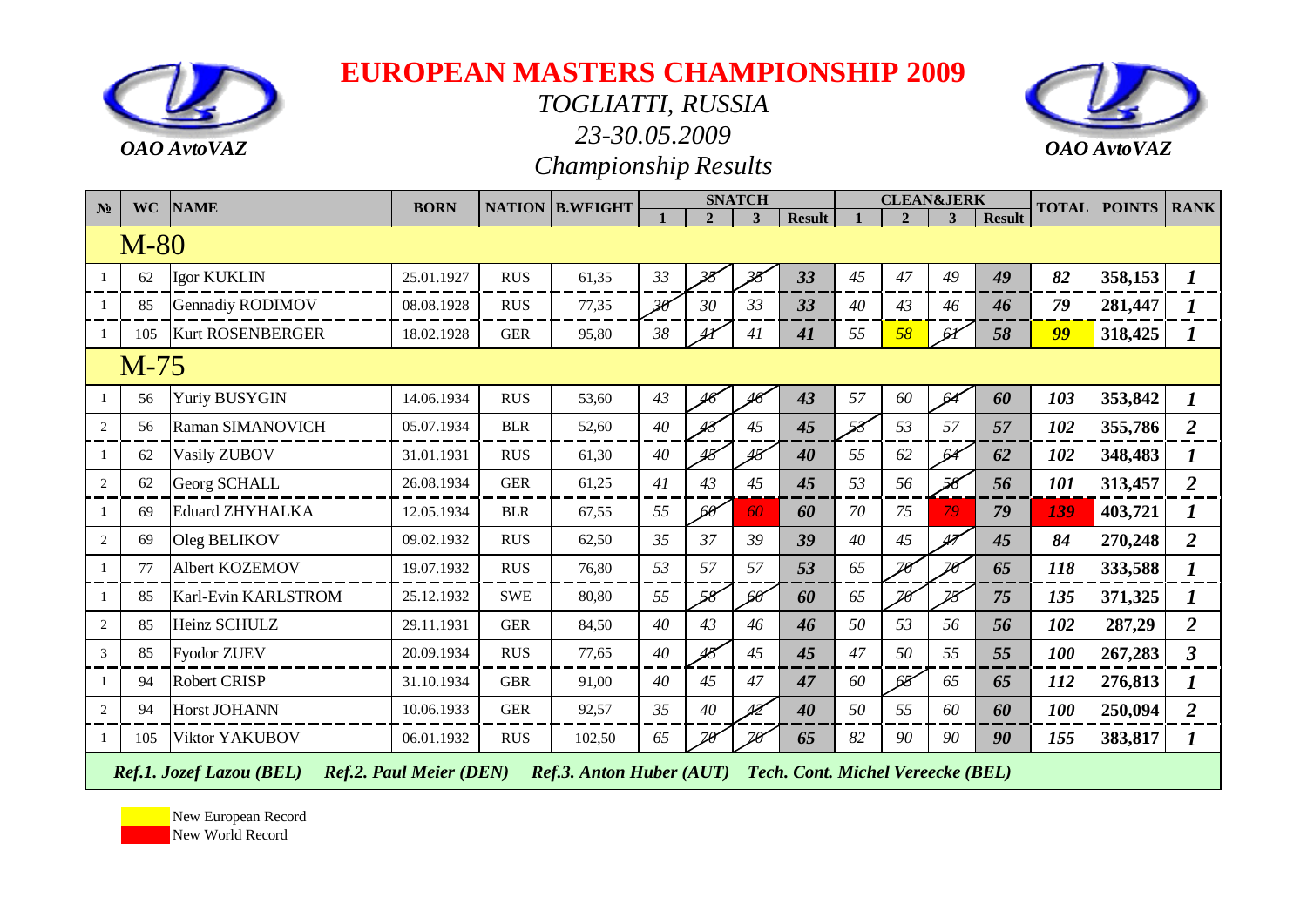|                | OAO AvtoVAZ    | <b>EUROPEAN MASTERS CHAMPIONSHIP 2009</b><br>TOGLIATTI, RUSSIA<br>23-30.05.2009<br>Team leading | <b>OAO</b> AvtoVAZ |
|----------------|----------------|-------------------------------------------------------------------------------------------------|--------------------|
| $N_2$          | <b>COUNTRY</b> | <b>RANK</b>                                                                                     | <b>POINTS</b>      |
| 1              | <b>BELARUS</b> | 1st place                                                                                       | 216                |
| $\overline{2}$ | <b>RUSSIA</b>  | 2nd place                                                                                       | 213                |
| 3              | <b>GERMANY</b> | 3rd place                                                                                       | 213                |
| 4              | <b>UKRAINE</b> | 4th place                                                                                       | 187                |
| 5              | <b>FRANCE</b>  | 5th place                                                                                       | 160                |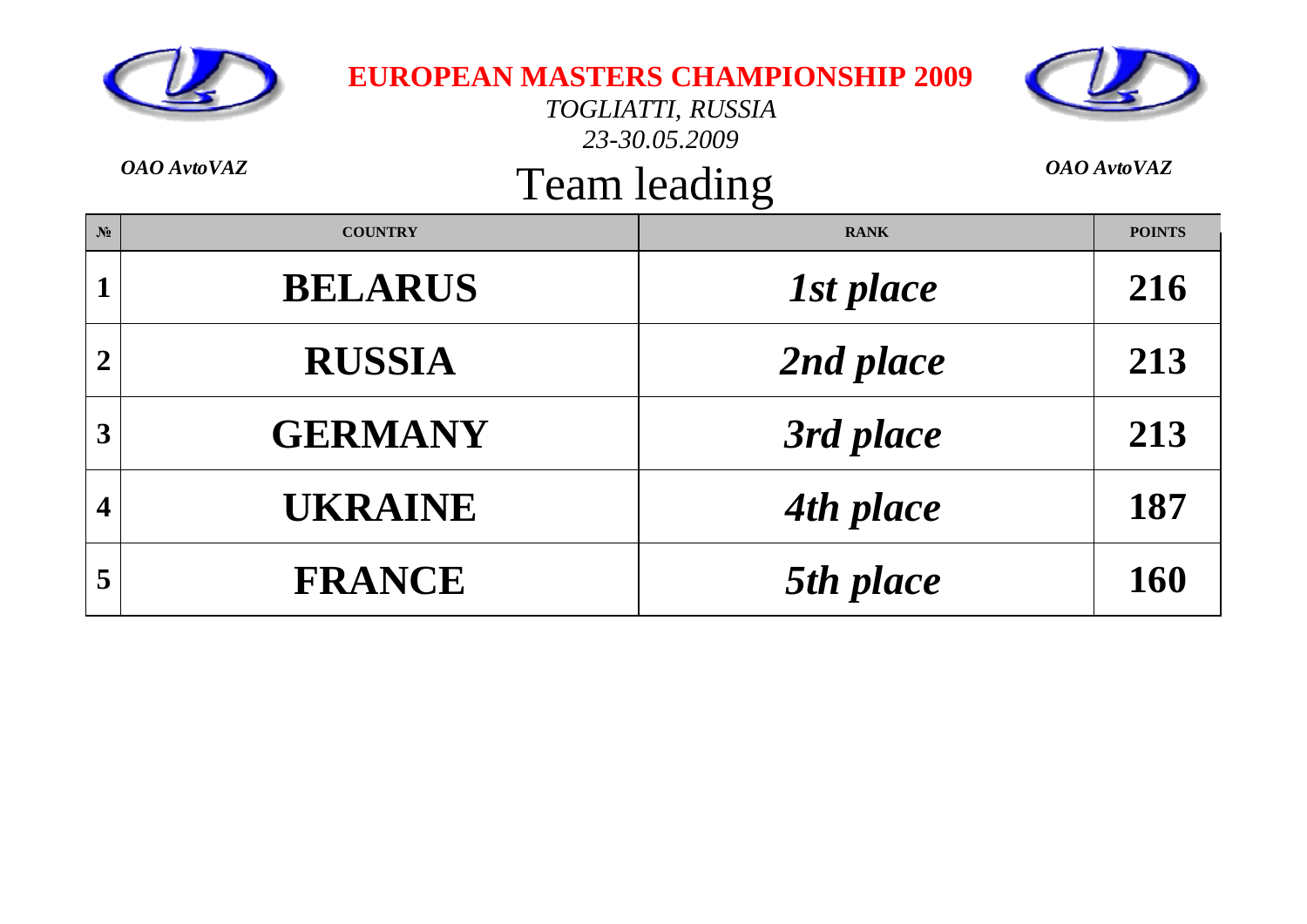

# *TOGLIATTI, RUSSIA*

*23-30.05.2009*

#### *OAO AvtoVAZ* **Best lifters within Age Groups** *OAO AvtoVAZ*

| N <sub>2</sub> | <b>WC</b> | <b>NAME</b>                | <b>BORN</b> |            | <b>NATION B.WEIGHT</b> |    |                | <b>SNATCH</b>      |               |    |               | <b>CLEAN&amp;JERK</b> |               | <b>TOTAL</b> | <b>POINTS</b> | <b>RANK</b>      |
|----------------|-----------|----------------------------|-------------|------------|------------------------|----|----------------|--------------------|---------------|----|---------------|-----------------------|---------------|--------------|---------------|------------------|
|                |           |                            |             |            |                        |    | $\overline{2}$ | 3                  | <b>Result</b> |    | $\mathbf{2}$  | 3                     | <b>Result</b> |              |               |                  |
|                | $W-65$    |                            |             |            |                        |    |                |                    |               |    |               |                       |               |              |               |                  |
|                | 63        | Dagmar MC.SWAIN            | 05.07.1944  | <b>GER</b> | 59,10                  | 28 | 36             | $30^{\circ}$       | 28            | 38 | 40            | 42                    | 42            | 70           | 148,51        | $\boldsymbol{l}$ |
|                | $W-55$    |                            |             |            |                        |    |                |                    |               |    |               |                       |               |              |               |                  |
|                | 63        | <b>Friederike PFEIFFER</b> | 26.07.1952  | <b>AUT</b> | 62,35                  | 42 | 44             | $\boldsymbol{\mu}$ | 44            | 53 | 56            | 58                    | 58            | 102          | 180,783       | $\boldsymbol{l}$ |
| 2              | 69        | Magda ROILIDOU-TSITSOULA   | 22.11.1951  | <b>GRE</b> | 67,65                  | 37 | $\overline{2}$ | 39                 | 39            | 51 | 54            | 55                    | 55            | 94           | 162,221       | $\overline{2}$   |
|                | $W-50$    |                            |             |            |                        |    |                |                    |               |    |               |                       |               |              |               |                  |
|                | 58        | Marga JØRGENSEN            | 09.08.1955  | <b>DEN</b> | 54,15                  | 40 | 47             | 49                 | 47            | 55 | 60            | 62                    | 60            | 107          | 194,975       | 1                |
| 2              | 69        | Jean McCONVILLE-WILLS      | 09.04.1955  | SCO        | 67,45                  | 40 | 44             | 48                 | 48            | 55 | 58            | 61                    | 61            | 109          | 171,476       | $\boldsymbol{l}$ |
|                | $W-45$    |                            |             |            |                        |    |                |                    |               |    |               |                       |               |              |               |                  |
|                | 75        | <b>Susana PERRONE</b>      | 10.01.1964  | <b>ITA</b> | 74,40                  | 58 | 58             | 65                 | 65            | 75 | $\mathcal{S}$ | 81                    | 81            | 146          | 197,744       |                  |
| 2              | $+75$     | Sandra SMITH-VOKROJ        | 25.09.1962  | <b>GBR</b> | 96,95                  | 55 | 60             | 63                 | 63            | 75 | 82            | 85                    | 85            | 148          | 185,664       | $\overline{2}$   |
|                | $W-40$    |                            |             |            |                        |    |                |                    |               |    |               |                       |               |              |               |                  |
|                | 58        | Nina MAGOMEDOVA            | 06.10.1969  | <b>RUS</b> | 54,65                  | 55 | 60             | 65                 | 65            | 70 | 75            | 80                    | 80            | 145          | 225,963       | $\bm{l}$         |
| 2              | 75        | Denise OFFERMANN-LOÏZOU    | 11.08.1965  | <b>CYP</b> | 71,50                  | 55 | 57             | 59                 | 57            | 79 | 70            | $\mathbb{Z}$          | 70            | 127          | 173,694       | $\overline{2}$   |
|                | $W-35$    |                            |             |            |                        |    |                |                    |               |    |               |                       |               |              |               |                  |
|                | 63        | Olga PYRYAEVA              | 23.06.1973  | <b>RUS</b> | 61,65                  | 60 | 65             | 64                 | 65            | 78 | 75            | 80                    | 75            | <b>140</b>   | 191,732       |                  |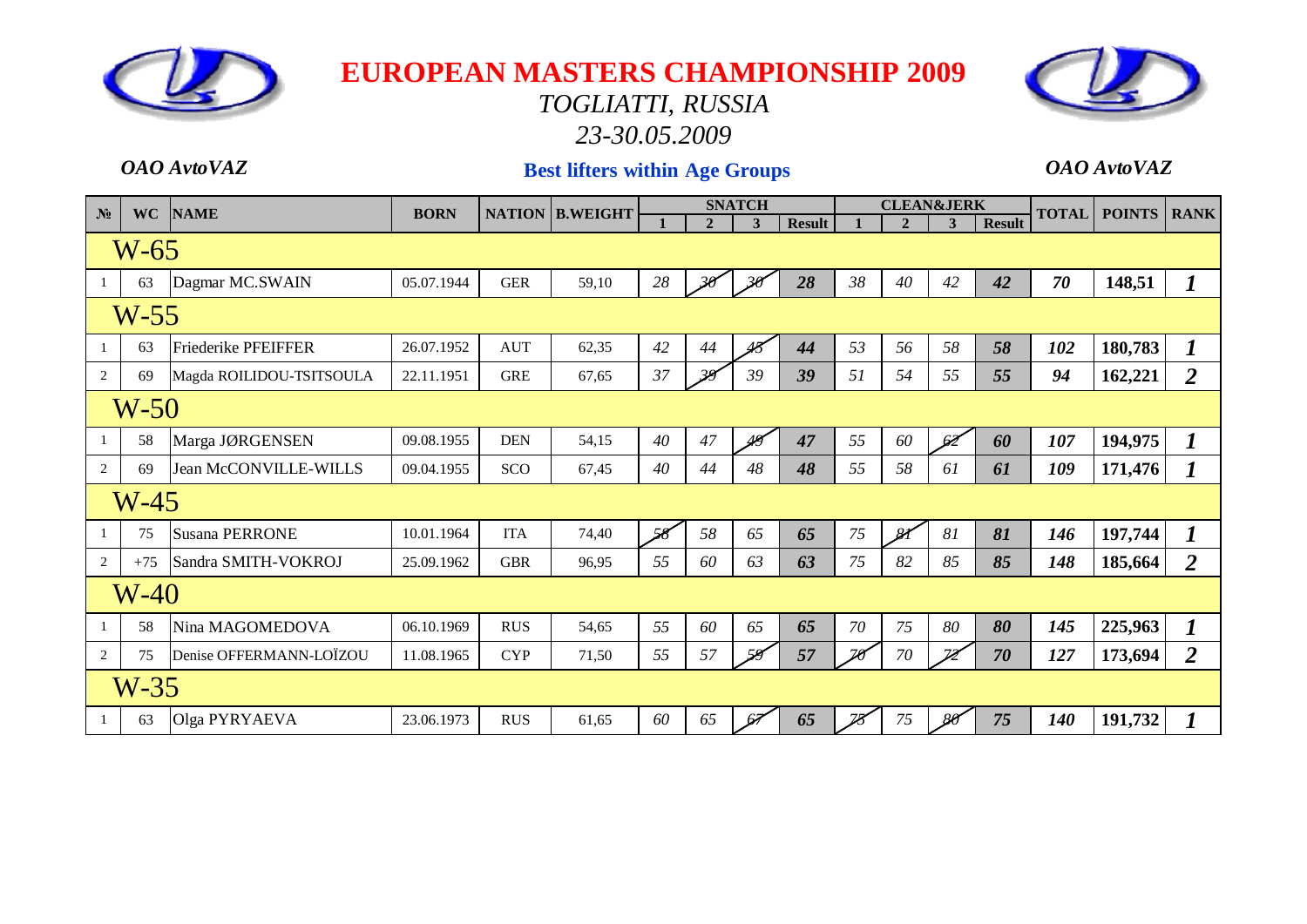

#### *TOGLIATTI, RUSSIA 23-30.05.2009*



#### *OAO AvtoVAZ* **Best lifters within Age Groups** *OAO AvtoVAZ*

| $N_2$          | <b>WC</b> | <b>NAME</b>              | <b>BORN</b> |            | <b>NATION B.WEIGHT</b> |                         |                          | <b>SNATCH</b>            |               |     | <b>CLEAN&amp;JERK</b> |               |               | <b>TOTAL</b> | <b>POINTS</b> | <b>RANK</b>          |
|----------------|-----------|--------------------------|-------------|------------|------------------------|-------------------------|--------------------------|--------------------------|---------------|-----|-----------------------|---------------|---------------|--------------|---------------|----------------------|
|                |           |                          |             |            |                        |                         | $\overline{2}$           | 3                        | <b>Result</b> |     | $\overline{2}$        | 3             | <b>Result</b> |              |               |                      |
|                | $M-80$    |                          |             |            |                        |                         |                          |                          |               |     |                       |               |               |              |               |                      |
| -1             | 62        | <b>Igor KUKLIN</b>       | 25.01.1927  | <b>RUS</b> | 61,35                  | 33                      |                          | $\overline{\mathcal{B}}$ | 33            | 45  | 47                    | 49            | 49            | 82           | 358,153       | $\boldsymbol{I}$     |
| 2              | 105       | <b>Kurt ROSENBERGER</b>  | 18.02.1928  | <b>GER</b> | 95,80                  | 38                      | $\overline{\mathcal{U}}$ | 41                       | 41            | 55  | 58                    | 61            | 58            | 99           | 318,425       | $\overline{2}$       |
| 3              | 85        | Gennadiy RODIMOV         | 08.08.1928  | <b>RUS</b> | 77,35                  | $\mathbf{2}$            | 30                       | 33                       | 33            | 40  | 43                    | 46            | 46            | 79           | 281,447       | $\mathfrak{Z}$       |
|                | $M-75$    |                          |             |            |                        |                         |                          |                          |               |     |                       |               |               |              |               |                      |
|                | 69        | <b>Eduard ZHYHALKA</b>   | 12.05.1934  | <b>BLR</b> | 67,55                  | 55                      | 60                       | 60                       | 60            | 70  | 75                    | 79            | 79            | 139          | 403,721       | $\bm{l}$             |
| $\overline{c}$ | 105       | Viktor YAKUBOV           | 06.01.1932  | <b>RUS</b> | 102,50                 | 65                      | $\mathbb{Z}$             | 70                       | 65            | 82  | 90                    | 90            | 90            | 155          | 383,817       | $\overline{2}$       |
| 3              | 85        | Karl-Evin KARLSTROM      | 25.12.1932  | <b>SWE</b> | 80,80                  | 55                      |                          |                          | 60            | 65  |                       | $\mathbb{Z}$  | 75            | 135          | 371,325       | $\mathfrak{Z}$       |
|                | $M-70$    |                          |             |            |                        |                         |                          |                          |               |     |                       |               |               |              |               |                      |
|                | 69        | Mikhaylo TOPER           | 29.12.1939  | <b>UKR</b> | 68,65                  | 68                      | 65                       | 70                       | 70            | 87  | آملی                  | $\mathcal{Q}$ | 87            | 157          | 407,287       | $\boldsymbol{I}$     |
| $\overline{c}$ | 94        | Viktor VISHNYAKOV        | 13.03.1938  | <b>RUS</b> | 88,55                  | 75                      | $80^{\circ}$             | $\cancel{80}$            | 75            | 90  |                       | $\alpha$      | 95            | 170          | 397,461       | $\overline{2}$       |
| 3              | 85        | <b>Anatoliy GORISLOV</b> | 14.11.1939  | <b>RUS</b> | 82,35                  | 75                      |                          | $80^{\circ}$             | 75            | 90  | 190                   |               | 90            | 165          | 385,803       | $\mathbf{3}$         |
|                | $M-65$    |                          |             |            |                        |                         |                          |                          |               |     |                       |               |               |              |               |                      |
| -1             | 85        | Victor RACK              | 12.08.1940  | <b>GER</b> | 84,50                  | 86                      | 89                       | $\mathbf{Q}$             | 89            | 100 | 105                   | 110           | 110           | 199          | 441,172       | $\boldsymbol{I}$     |
| 2              | 105       | Vasiliy NEKRASOV         | 24.12.1940  | <b>RUS</b> | 99,45                  | $\overline{\mathbb{Z}}$ | 77                       | 82                       | 77            | 102 | 110                   | 115           | 115           | 192          | 396,349       | $\overline{2}$       |
| -1             | 62        | <b>Egor KULIKOV</b>      | 05.05.1941  | <b>RUS</b> | 59,80                  | 60                      | 6                        | 65                       | 65            | 80  | 88                    | 85            | 85            | 150          | 394,255       | $\mathbf{3}$         |
|                | $M-60$    |                          |             |            |                        |                         |                          |                          |               |     |                       |               |               |              |               |                      |
| $\overline{1}$ | 94        | Stefan JAKOBSSON         | 26.12.1947  | <b>SWE</b> | 93,75                  | 90                      | 95                       | 100                      | 95            | 115 | 120                   | 125           | 120           | 215          | 382,219       | $\boldsymbol{l}$     |
| 2              | 77        | <b>Alexander KURNEV</b>  | 18.02.1947  | <b>RUS</b> | 75,20                  | 75                      | 80                       | 83                       | 80            | 103 | 112                   |               | 112           | 192          | 380,906       | $\overline{2}$       |
| 3              | 105       | Valery SHARYI            | 02.01.1947  | <b>BLR</b> | 102,25                 | 90                      |                          | 94                       | 94            | 110 | 120                   |               | 120           | 214          | 367,739       | $\boldsymbol{\beta}$ |